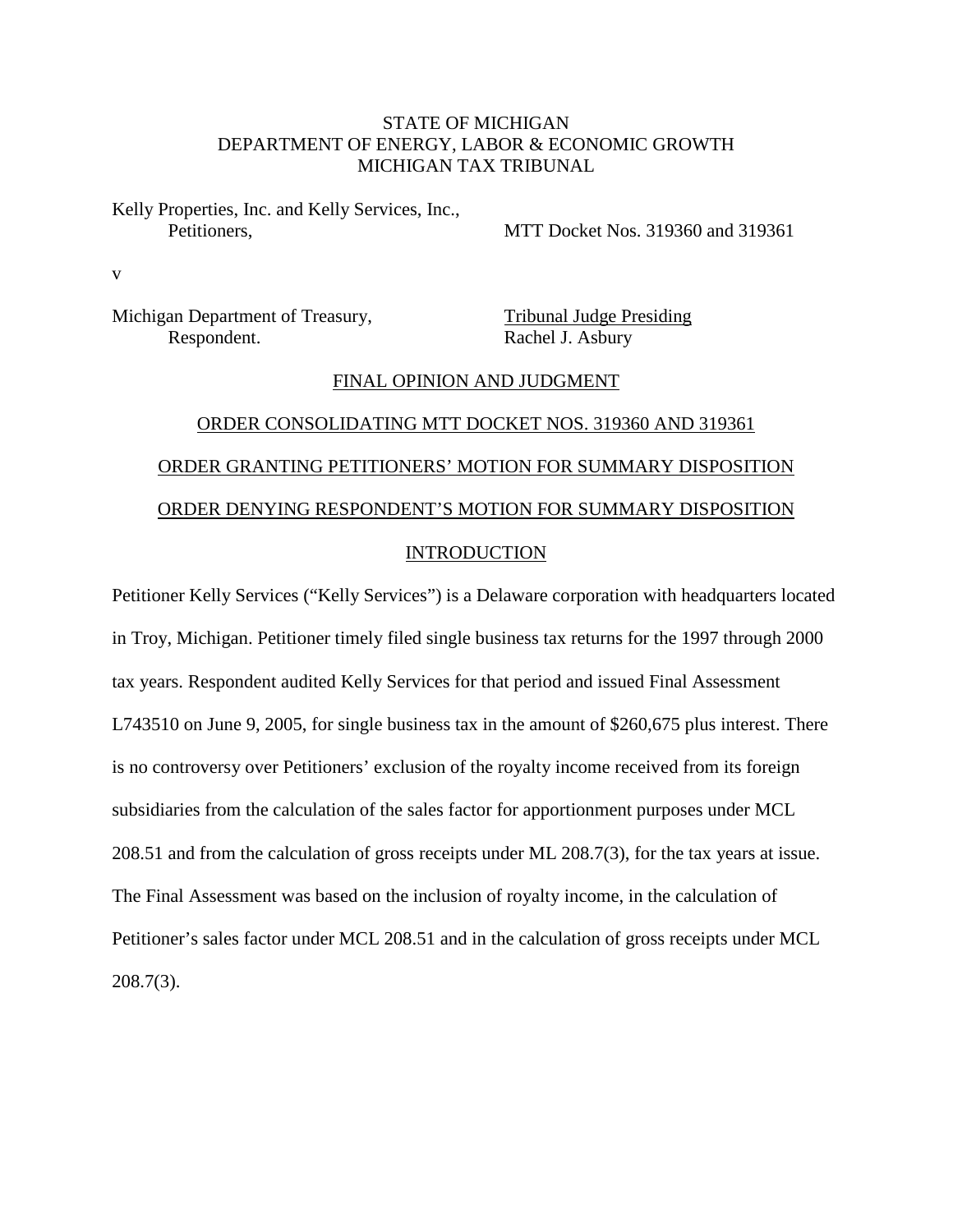## MTT Docket Nos. 319360 and 319361 Final Opinion and Judgment, Page 2 of 23

Petitioner Kelly Properties ("Kelly Properties") is a Michigan corporation with headquarters located in Troy, Michigan. Petitioner timely filed single business tax returns for the 1997 through 2000 tax years. Respondent audited Kelly Properties for that period and issued Final Assessment L755152 June 9, 2005, for single business tax in the amount of \$49,727 plus interest for the 1997 tax year.

Petitioners requested informal conferences in both matters, which were held jointly on March 4, 2005. The Hearing Referee rejected Respondent's position and cancelled the assessments against both Petitioners. On May 27, 2005, Daniel Greenberg, Administrator of Respondent's Office of Hearings, issued a Decision and Order, in which he failed to adopt the Hearing Referee's recommendations and upheld the assessments against both Petitioners. Petitioners timely filed petitions with the Tribunal appealing Respondent's Decisions and Orders on July 13, 2005.

On May 25, 2007, Petitioners filed Motions for Summary Disposition under MCR 2.116(C)(10) and requested the Tribunal to cancel and set aside Respondent's Decisions and Order of Determination upholding the Intents to Assess. On June 15, 2007, Respondent filed an Answer and Brief in Opposition to Petitioners' Motion for Summary Disposition and requested that the Tribunal grant Summary Disposition in its favor. On July 2, 2007, Petitioners filed a response to Respondent's Answer and Brief in Opposition to Petitioners' Motion for Summary Disposition.

On July 16, 2007, the Tribunal held oral arguments on Petitioners' and Respondent's Motions for Summary Disposition.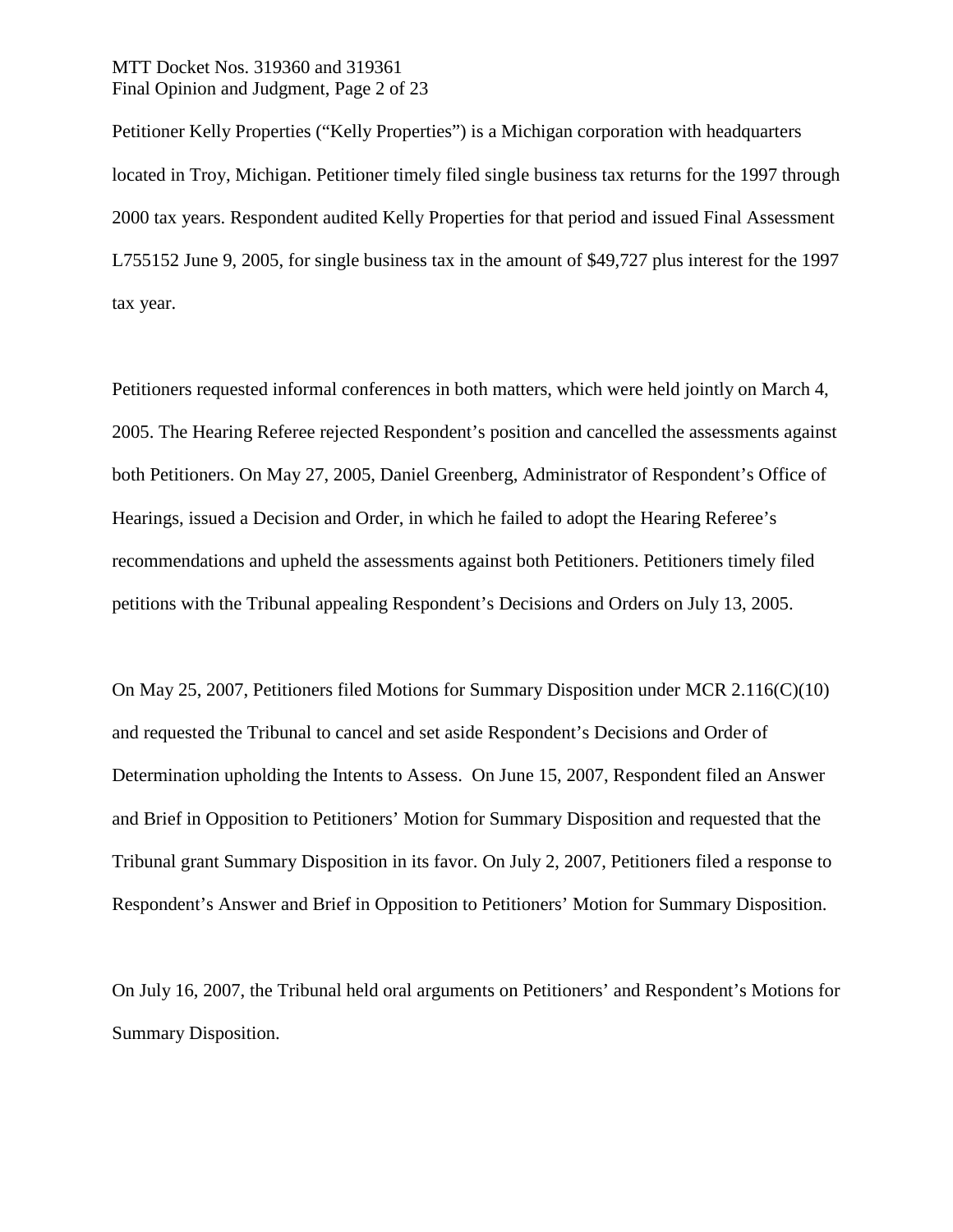## **BACKGROUND**

Petitioners, Kelly Services and Kelly Properties, are affiliated companies. Petitioner Kelly Services is in the business of providing temporary staffing services. Kelly Properties manages assets used in the business operations of Kelly Services and other affiliated companies. Kelly Properties owns the real estate and manages the buildings, investments, trademarks, and trade names on behalf of the affiliated companies. The trademarks and trade names are used solely within the network of Kelly Properties' affiliated companies. Kelly Properties licenses the use of the trademarks and trade names to Kelly Services and Kelly Services has the right to sublicense the trademarks and trade names to its foreign affiliates. Kelly Services "bundles the trademarks and trade names with know how and how to officially do temporary staffing services business and then sublicenses it to its foreign affiliates."[1](#page-2-0)

## PETITIONERS' CONTENTIONS

Petitioners contend that Respondent erroneously assessed single business tax liability based on Respondent's determination that certain royalties should have been included in the calculation of Petitioners' sales factor and gross receipts for the 1997 through 2000 tax years.

Petitioners assert that Kelly Properties owns trademarks and trade names and licenses the use of those trademarks and trade names to Kelly Services and other affiliated companies. Kelly Properties also manages the assets used in the business operations of Kelly Services and other affiliated companies. Under the agreements, Kelly Services may subsequently sublicense the trademarks and trade names to foreign affiliated companies and Kelly Services pays the royalty income earned pursuant to those subleases to Kelly Properties. Petitioners assert that neither

<span id="page-2-0"></span><sup>&</sup>lt;sup>1</sup> Transcript page 6, ll 13-16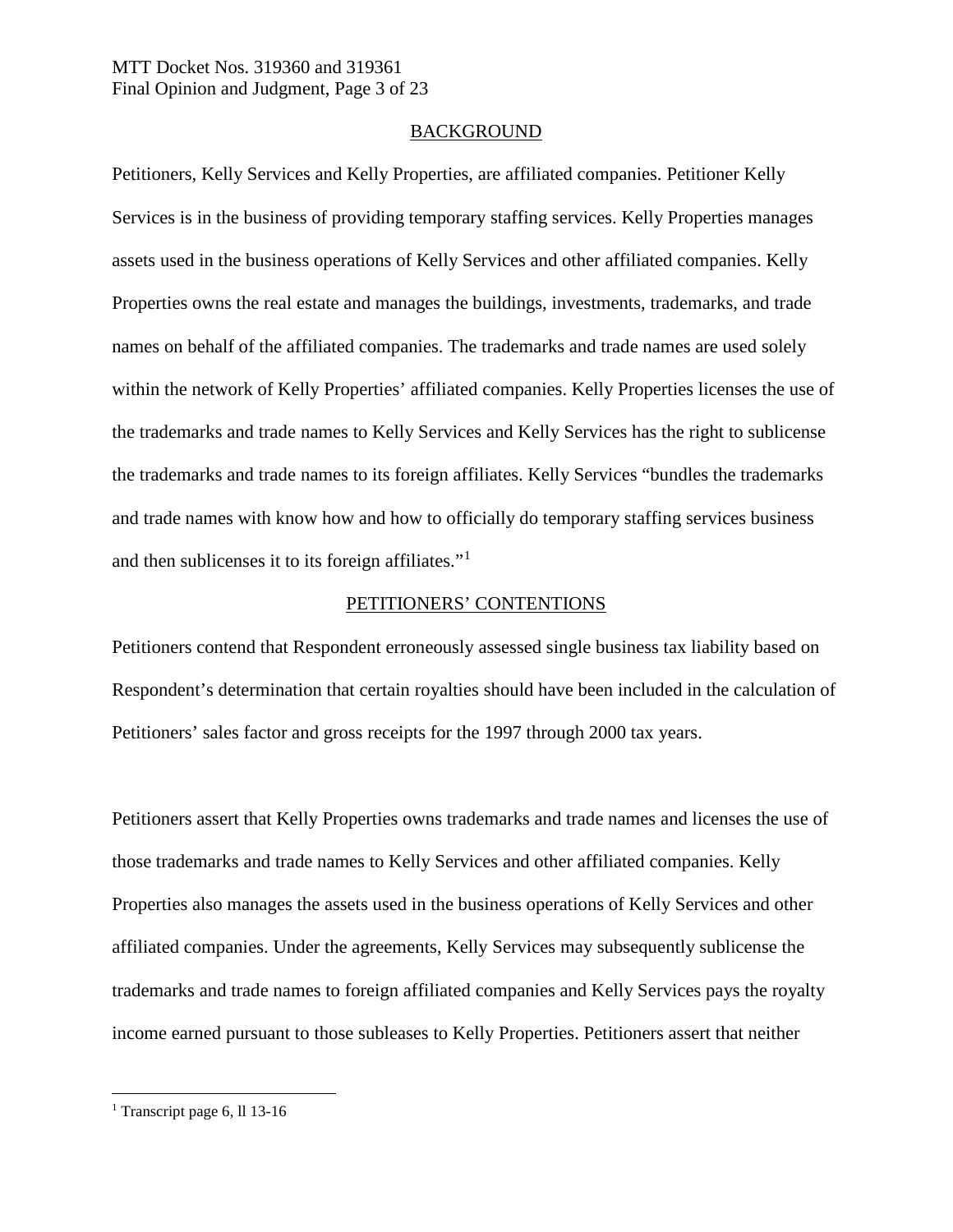Kelly Properties nor Kelly Services sublicense the trademarks or trade names to any unrelated third party.

The revenue at issue is royalty income. Petitioners assert that because the term "royalty" is not

defined by the single business tax act, the Courts have looked elsewhere for definitions. In *Mobil* 

*Oil Corp v Department of Treasury*, 422 Mich 473; 373 NW2d 730 (1985), the Court adopted

*The Random House Dictionary* (rev ed), p 1150 definition of "royalty" which was:

compensation or portion of the proceeds paid to the owner of a right, as a patent or oil or mineral right, for the use of it . . . an agreed portion of the income from a work paid to its author, composer, etc. usually a percentage of the retail price of each copy sold . . . a royal right, as over minerals, granted by a sovereign to a person or corporation . . . the payment made for such a right.

The Court further relied on the following definition from *Black's Law Dictionary*:

Compensation for the use of property, usually copyrighted material or natural resources, expressed as a percentage of receipts from using the property or as an account per unit produced. A payment which is made to an author or composer by an assignee, licensee or copyright holder in respect to each copy of his work which is sold, or to an inventor in respect of each article sold under the patent. Royalty is a share of product or profit reserved by owner for permitting another to use the property.  $\ldots$ <sup>[2](#page-3-0)</sup>

Petitioners cite *Michigan United Conservation Clubs v Department of Treasury*, 239 Mich App

70; 608 NW2d 141 (1999), in which the Court of Appeals held that ". . . a royalty has three key characteristics: '(1) it is a payment, (2) in the form of either a product itself or proceeds from the sale of the product, and (3) made in consideration of the use of the property.'" See also, *Detroit Lions, Inc v Department of Treasury*, 157 Mich App 207; 403 NW2d 812 (1986). In *Mourad* 

*Bros, Inc v Department of Treasury*, 171 Mich App 792; 431 NW2d 98 (1988), the Court held

<span id="page-3-0"></span><sup>&</sup>lt;sup>2</sup> Black's Law Dictionary ( $5<sup>th</sup>$  ed), page 1195.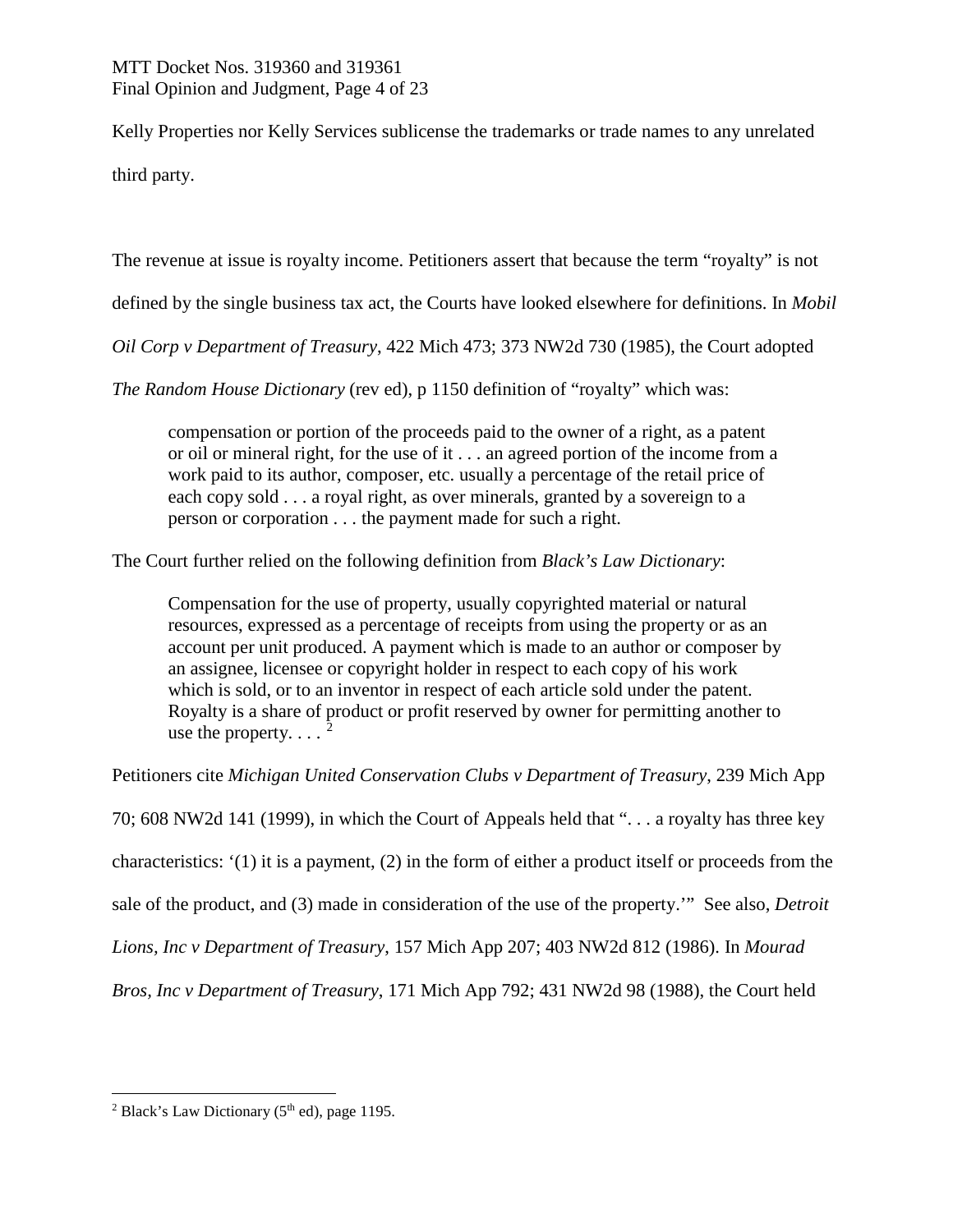## MTT Docket Nos. 319360 and 319361 Final Opinion and Judgment, Page 5 of 23

that ". . . a royalty is a payment received for the use of property. But it is not a payment for services or a payment for advertising."

Petitioners contend that Respondent erroneously included the royalties for the use of the trademarks and trade names in the sales factors of both Kelly Services and Kelly Properties. Petitioners argue that the royalty payments herein involved do meet the definition of sales,  $3$  and thus should not be included in the sales factor for apportionment purposes under section  $51<sup>4</sup>$  $51<sup>4</sup>$  $51<sup>4</sup>$  for the tax years at issue. The definition of sales in the single business tax act applicable prior to January 1, 2001, provides:

(1) Sale or 'sales' means the gross receipts arising from a transaction or transactions in which gross receipts constitute consideration: (a) for the transfer of title to, or possession of, property that is stock in trade or other property of a kind which would properly be included in the inventory of the taxpayer if on hand at the close of the tax period or property held by the taxpayer primarily for sale to customers in the ordinary course of its trade or business, or (b) for the performance of services, which constitute business activities other than those included in (a), or from any combination of (a) or (b).

Petitioners contends that *PM One Ltd v Department of Treasury*, 240 Mich App 255; 611 NW2d

318 (2008), sets forth the appropriate analysis to determine if a transaction constitutes a sale for

single business tax purposes. The *PM One* Court broke down the statutory criteria set forth the

analysis as follows:

(1) "gross receipts"

(2) arising from a "transaction" in which gross receipts constitute 'consideration' for one of the following described in (a), (b), or (c):

- (a) transfer of title to, or possession of, property that is:
	- (i) stock or trade; or

<span id="page-4-0"></span> $3$  Section 7 of the single business tax act (repealed), 1975 PA 228, former MCL 208.7(1)

<span id="page-4-1"></span><sup>4</sup> Section 51 of the single business tax act (repealed), 1975 PA 228, former MCL 208.51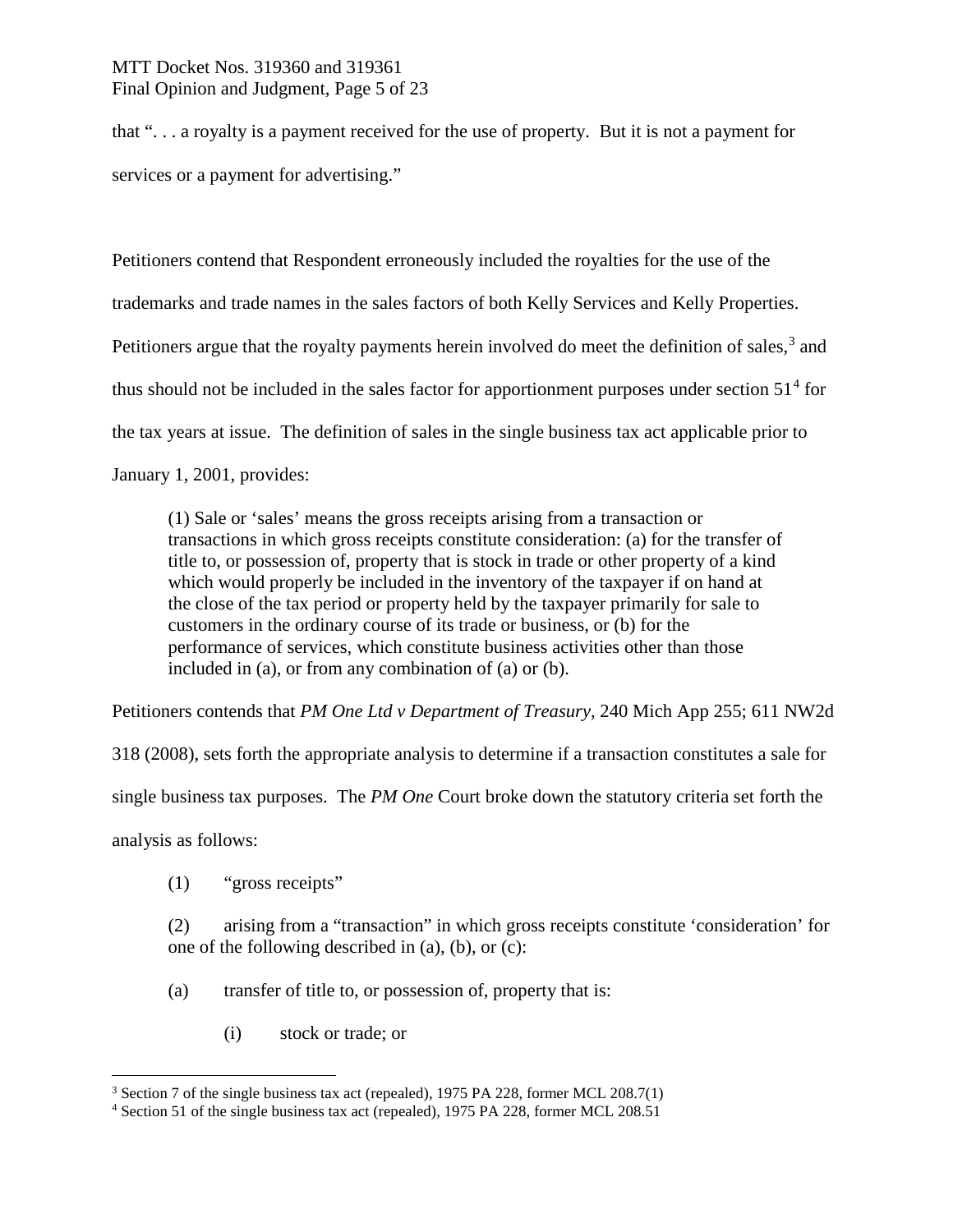(ii) other property of a kind that would be properly included in the inventory of the taxpayer; or

(iii) property held by the taxpayer primarily for sale to customers in the ordinary course of its trade or business;

(b) "performance" of "services," which constitute "business activities" other than those included in (a); or

(c) any combination of (a) or (b).

Petitioners argue that based on the definition and above analysis, in order to be included as sales,

income must be "consideration for either: (1) the transfer of title or possession of property that is

inventory, stock in trade, or property held primarily for sale to customers, or (2) the performance

of services."[5](#page-5-0) Petitioners assert that

royalty transactions do not constitute income from the transfer of title or possession of property that is inventory, stock in trade, or property held primarily for sale to customers. Title to, and possession of, the trademarks and trade names is never transferred. In this case, title and possession . . . remains with Kelly Properties at all times.<sup>[6](#page-5-1)</sup>

Based on these definitions and analyses, the royalty income at issue is not income from a sale

and thus not includable in numerator or denominator of either Petitioners' sales factor.

Petitioners assert that title to, and possession of, the trademarks and trade names are never transferred from Kelly Properties. Petitioners state that ". . . Michigan Courts have held that 'in order to constitute a sale, absolute ownership over the subject of the transaction must be passed.'" *Detroit Lions, Inc*. Petitioners further rely on *Detroit Lions* for the Court's opinion that ". . . licensing arrangements that produce royalties result in rights being retained by the

<span id="page-5-0"></span> <sup>5</sup> Petitioner's brief, page 9

<span id="page-5-1"></span><sup>6</sup> Petitioners' brief, page 10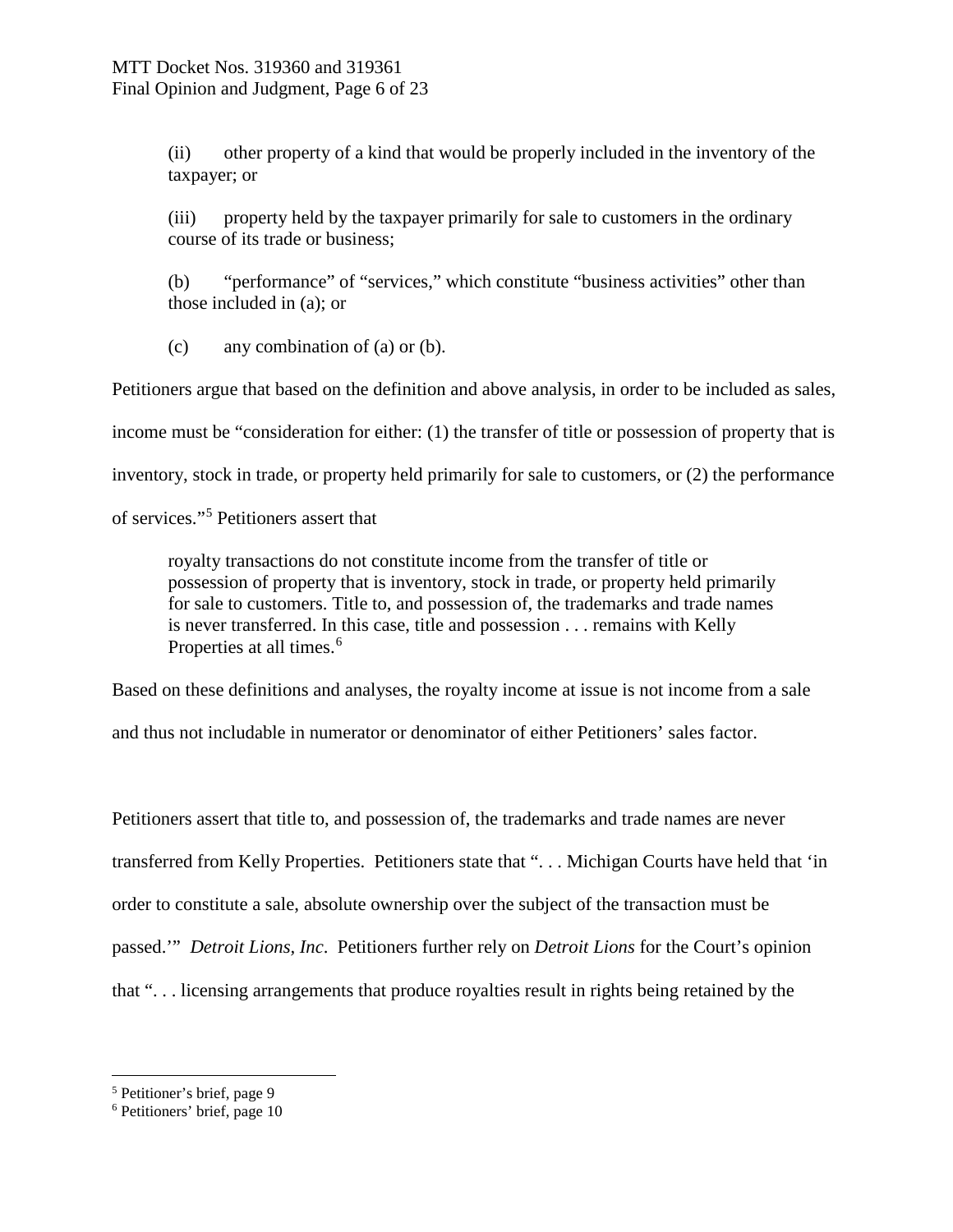## MTT Docket Nos. 319360 and 319361 Final Opinion and Judgment, Page 7 of 23

copyright, trademark or trade name owner that are inconsistent with a sale. [Further,] transactions that produce royalties cannot be characterized as a 'sale.'" *Id.*

Petitioners conclude that, as such, the income in question is definable as royalties and are thus not includable in Petitioners' sales factor for the tax years at issue.

Petitioners contend that royalties should not be included in gross receipts for the years at issue. Petitioners argue that gross receipts are defined as "the sum of sales, as defined in subsection (1) and rental or lease receipts."[7](#page-6-0) Petitioners argue that the definition of gross receipts is dependent on and derived from the definition of sales, not the other way around, . . . Any amount excluded from 'sales' is therefore excluded from 'gross receipts'."[8](#page-6-1) Petitioners assert that royalties do not constitute sales and thus, cannot constitute gross receipts. Petitioners contend that the Court of Appeals "has determined that the categories of 'rent' and 'royalties' are mutually exclusive." *Field Enterprises v Department of Treasury*, 184 Mich App 151; 457 NW2d 133 (1990). See also *Columbia Associates, LP v Department of Treasury*, 250 Mich App 656; 649 NW2d 760 (2002). Petitioner states that "[i]n both cases, the Court of Appeals held that the payments were properly characterized as royalties, not rent, and the language of the decisions indicates the two categories are mutually exclusive."<sup>[9](#page-6-2)</sup>

Petitioners assert that Respondent's argument that Petitioners are in the business of licensing their intangible property rights is erroneous. Petitioners contend that the business of Kelly Properties is ". . . the management of assets used in the business operations of the Kelly Services

<span id="page-6-0"></span> <sup>7</sup> Petitioner's brief, page 15

<span id="page-6-1"></span><sup>8</sup> Petitioners' brief, page 13

<span id="page-6-2"></span><sup>9</sup> Petitioner's brief, page 16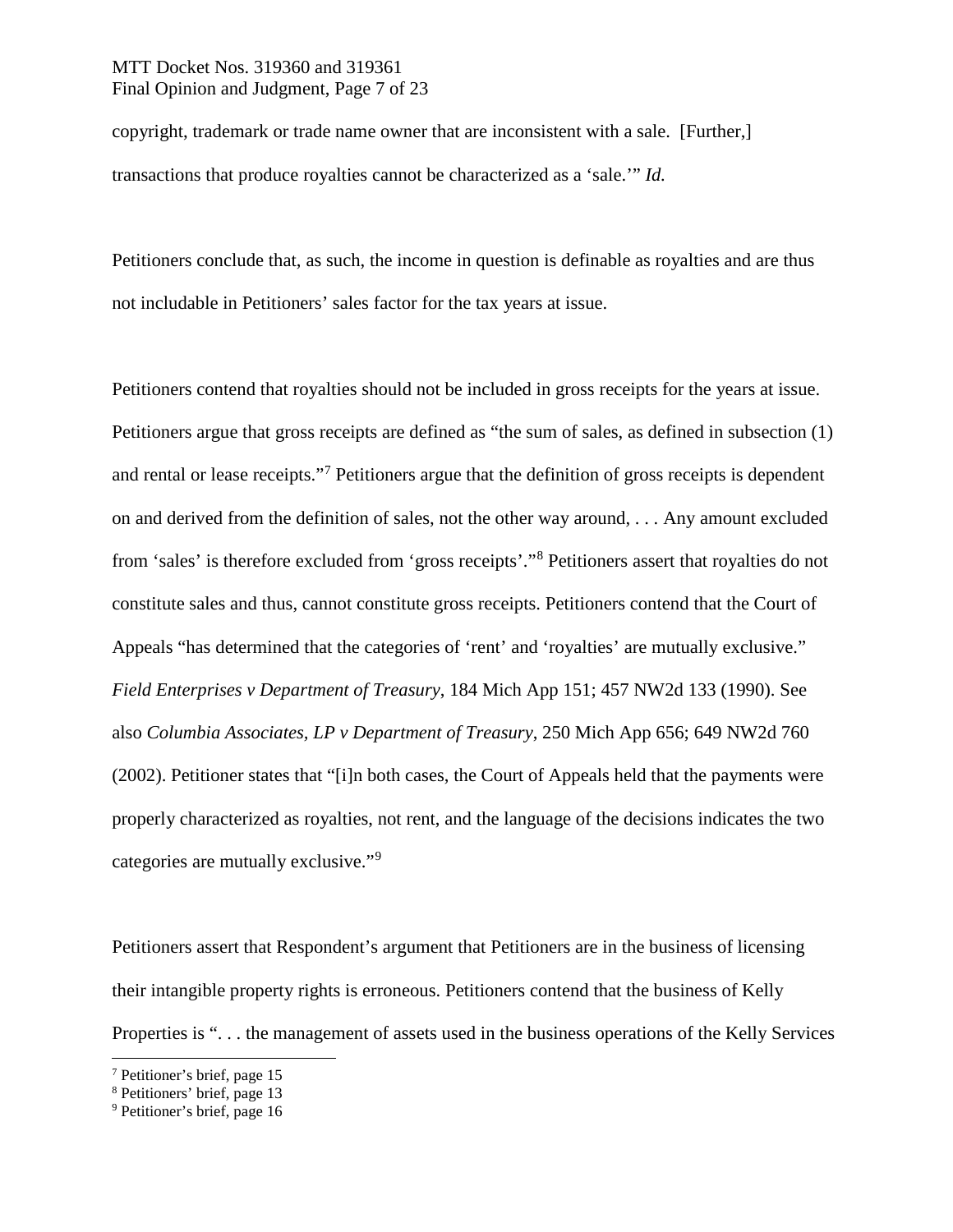## MTT Docket Nos. 319360 and 319361 Final Opinion and Judgment, Page 8 of 23

and other affiliated companies." Additionally, Kelly Properties owns real estate and investments. Kelly Services asserts that its business is "... temporary staffing services, not the sale of trademarks or trade names to unrelated third parties." Kelly Services also bundles the trade names and trademarks with know-how and business techniques that are specific to its temporary staffing business and then licenses this package to its foreign related subsidiaries.

Petitioners also rely on an article Respondent published shortly after the single business tax act was passed that concludes that "... because royalty income is specifically excluded from the SBT base, royalty income is also excluded from the apportionment sales factor."<sup>[10](#page-7-0)</sup> Additionally, Petitioners assert that royalties were specifically excluded from the definition of gross receipts when developing the proposed rules authorized under the single business tax act. See Proposed Rule 208.11. Petitioners argue that, although the proposed rule was never adopted, it still sets forth Respondent's interpretation of gross receipts and therefore, Respondent cannot change this interpretation without providing proper notice to taxpayers.

Petitioners point out that the single business tax act was amended for tax years beginning after December 31, 2000, to redefine sales and "explicitly provided that royalties received by the taxpayer were not sales." Petitioners argue that the 2000 amendment makes it clear that sales do not include "royalties received to the extent deducted from the taxpayer's tax base under section  $9(7)$ ."<sup>[11](#page-7-1)</sup>

<span id="page-7-0"></span> <sup>10</sup> Pollack, *Multistate Taxpayers Under the Single Business Tax Act*, 22 Wayne L R 1101, 1006 (1976).

<span id="page-7-1"></span><sup>&</sup>lt;sup>11</sup> Petitioners' brief, page 14.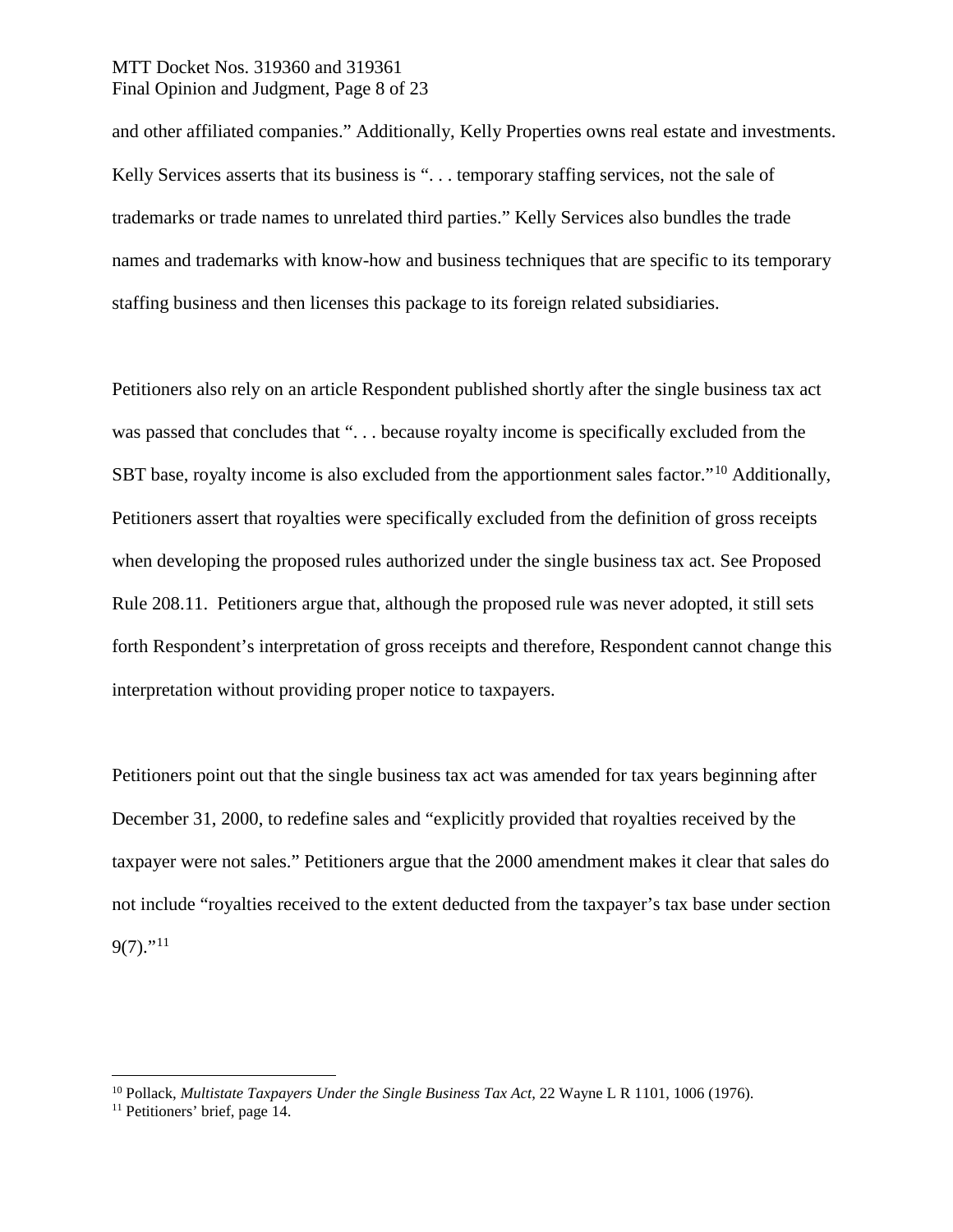#### RESPONDENT'S CONTENTIONS

Respondent contends that the issue in this matter, as to Kelly Properties is "whether Kelly Properties is eligible for the alternative tax calculation section 31(2) of the single business tax act (repealed), paying tax on 50% of its gross receipts by excluding 95% of its income from its gross receipts. . . . [and] that royalty income from the licensing of intangible personal property rights to Kelly Services must be included in Kelly Properties' gross receipts."[12](#page-8-0) Respondent asserts that the single business tax act allows a taxpayer to calculate its single business tax liability by applying the tax rate to 50% of its gross receipts and "[t]he addition of the royalty receipts to gross receipts disqualified Kelly Properties from using the gross receipts method of calculating its 1997 SBT."[13](#page-8-1)

Respondent contends that, as to Kelly Services, "royalty income from the licensing of intangible property rights to Kelly Services constitutes sales that must be included in gross receipts and in the calculation of the sales factor."[14](#page-8-2)

Respondent contends that the royalties at issue fall within the definition of gross receipts as provided in section 7(1) of the single business tax act (repealed), and as broken down by the Court of Appeals in *PM One Limited*, *supra*. [15](#page-8-3) Respondent further relies on *USX Corp v Department of Treasury,* 187 Mich App 256;466 NW2d 294 (1990), in which the Court held "that receipts from securities sold by the taxpayer were properly excluded from gross receipts where the purchases and sales were not part of the taxpayer's line of business but were on its

<span id="page-8-0"></span> <sup>12</sup> Respondent's Kelly Properties' brief, page 1-2

<span id="page-8-1"></span><sup>13</sup> Respondent's Kelly Properties' brief, page 4

<span id="page-8-2"></span><sup>&</sup>lt;sup>14</sup> Respondent's Kelly Services' brief, page 2

<span id="page-8-3"></span><sup>15</sup> See pages 3 and 4 of this Final Opinion and Judgment for the statutory language and Court's holding in *PM One Ltd*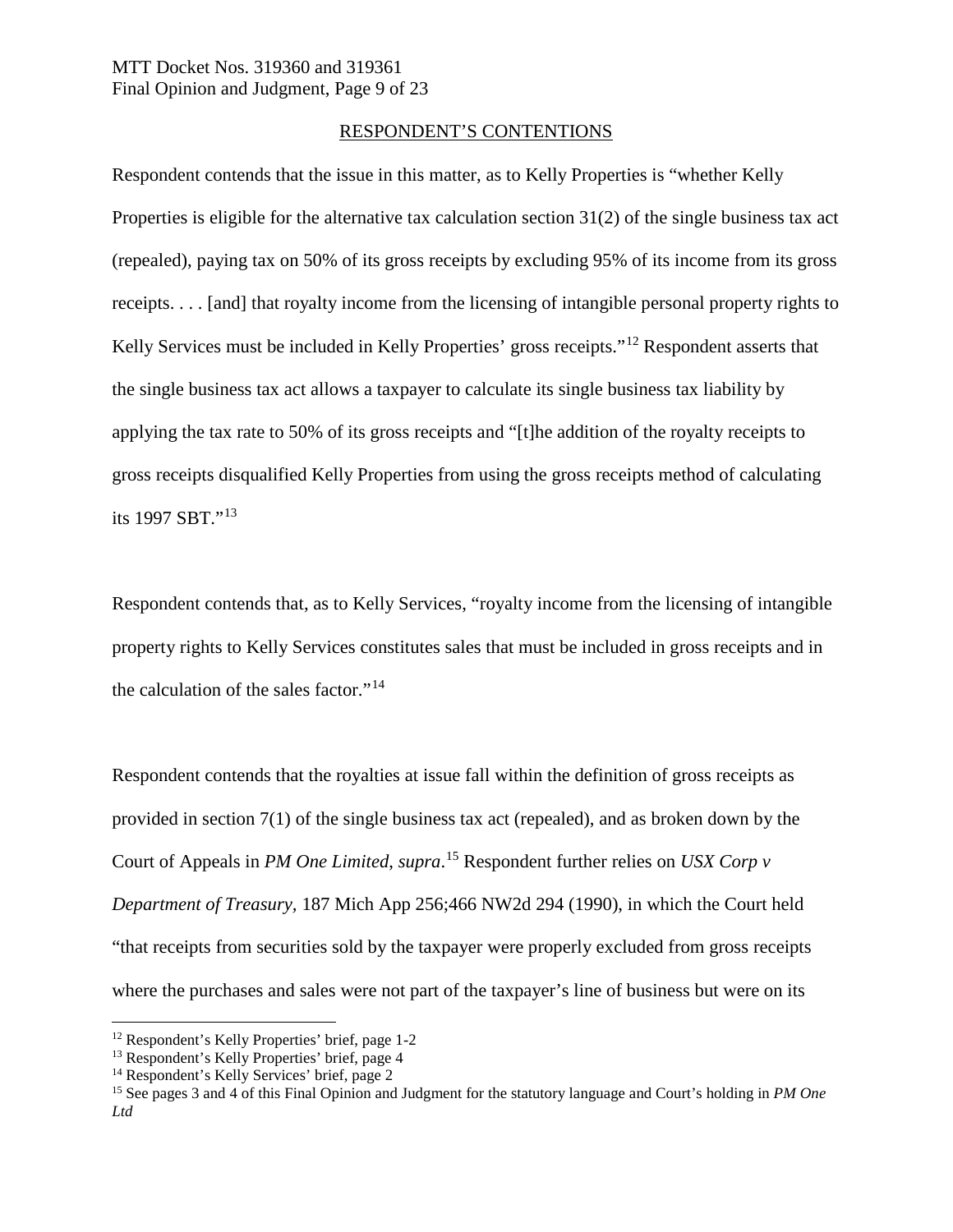## MTT Docket Nos. 319360 and 319361 Final Opinion and Judgment, Page 10 of 23

own account."[16](#page-9-0) Respondent contends that because 95% of Kelly Properties' income was royalties from the licensing of its intangible property rights, and Kelly Services' income includes royalties from the licensing of its intangible properties rights, this licensing activity is Petitioners' "trade or business and the sales occurred in the ordinary course of its trade or business."[17](#page-9-1) Thus, applying *USX*, Respondent contends that the royalties should be included in Petitioners' sales factors and gross receipts.

Respondent admits that, prior to *Little Caesar Enterprises, Inc v Department of Treasury*, 226 Mich App 624; 575 NW2d 562 (1997), it "treated royalty payments as part of the franchise fee that could not be excluded from the franchisor's SBT tax base under §  $9(7)(c)$ ."<sup>[18](#page-9-2)</sup> The Court "overruled this interpretation,"[19](#page-9-3) which resulted in the Department's review of gross receipts after which the Respondent "correctly determined that where a business's business activity included franchising, royalty payments constitutes gross receipts."[20](#page-9-4)

Respondent argues that a sale does not require that title to property transfer; "it is sufficient if possession of the property is transferred and if the property is considered stock in trade or property held by the taxpayer primarily for sale to customers in the ordinary course of its trade or business."[21](#page-9-5) Respondent contends that as to Kelly Properties, because it licenses the use of trademarks and trade names to Kelly Services and grants Kelly Services the ability to sublicense those rights, "Kelly Services acquires control over property rights and possession is transferred

<span id="page-9-0"></span> <sup>16</sup> Respondent's Kelly Properties' brief, page 5

<span id="page-9-1"></span><sup>&</sup>lt;sup>17</sup> Respondent's briefs, page 5

<span id="page-9-2"></span><sup>18</sup> Respondent's briefs, page 6

<span id="page-9-3"></span><sup>19</sup> Respondent's briefs, page 6

<span id="page-9-4"></span> $20$  Respondent's briefs, page 6

<span id="page-9-5"></span> $21$  Respondent's briefs, page 6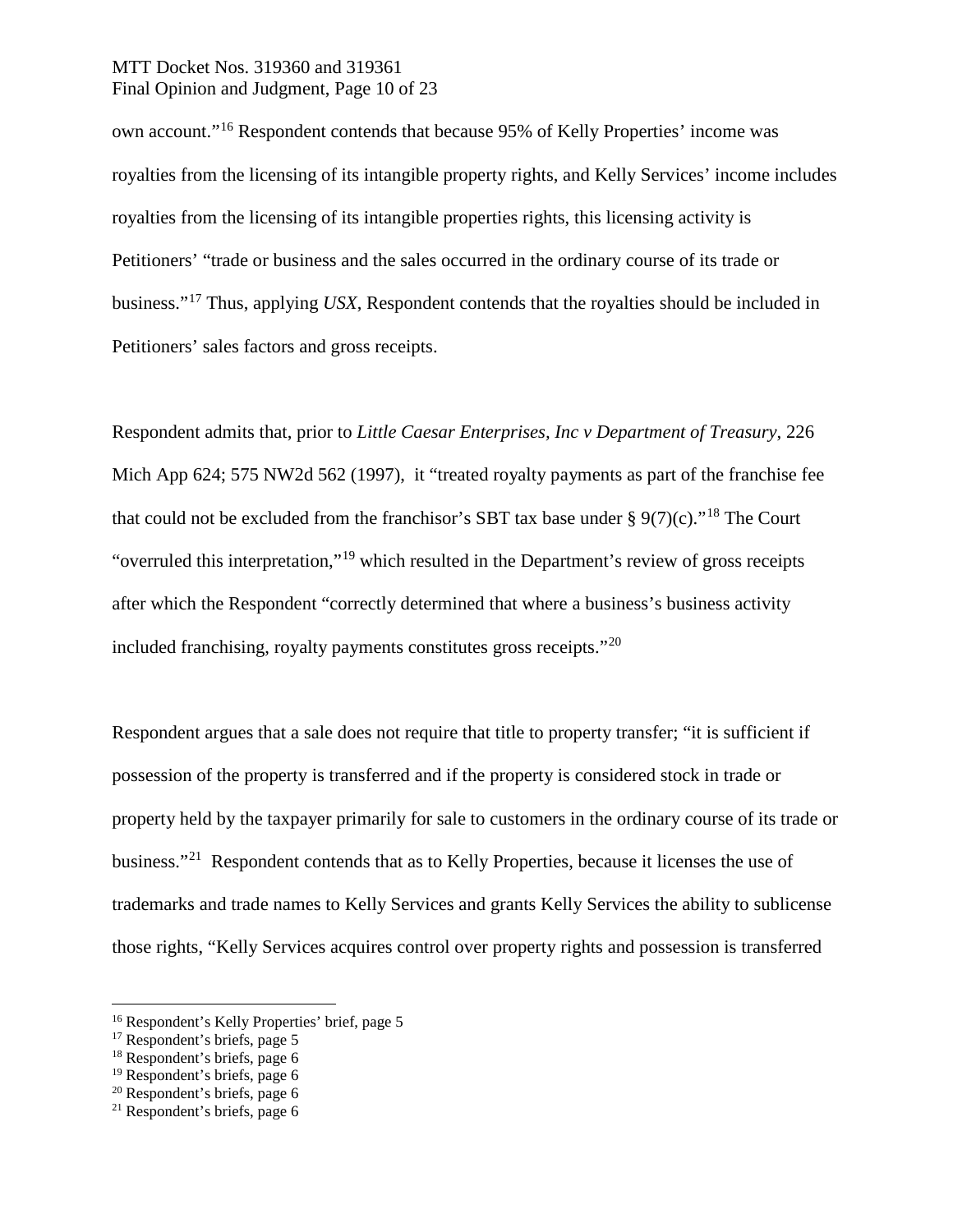## MTT Docket Nos. 319360 and 319361 Final Opinion and Judgment, Page 11 of 23

by Kelly Properties. Actual ownership is not necessary for possession."[22](#page-10-0) Respondent asserts, as to Kelly Services, that it "licenses related entities to use its properties. Thus, the related entities acquire control over property rights and possession is transferred by Kelly Services."<sup>[23](#page-10-1)</sup> Respondent argues that actual ownership is not necessary for possession as "long as a person has control or use and enjoyment of property, they have possession of it." Respondent asserts that the revenue Petitioners receive is consideration for the transfer of the license and the receipts "fall within both the definition of business activity  $\dots$  and the definition of sales."<sup>[24](#page-10-2)</sup>

Respondent contends that Petitioners' intellectual property is stock in trade because almost all of Kelly Properties' business activities consist of the licensing of the property and a portion of Kelly Services' business activity consists of the licensing of the intellectual property. As such, Respondent asserts that it ". . . correctly required [Petitioners] to include royalties received in its gross receipts and the calculation of the sales factor."

Respondent states that "[a]lthough the Department issued *internal* bulletins addressing its interpretation of the SBTA, there were no public documents on which the public could rely that would have misled the public or limited the Department's ability to apply its reinterpretation to all open periods."[25](#page-10-3) (Emphasis in original) Respondent asserts that it is not precluded from including Petitioners' royalty income in gross receipts "since the 1997 instructions also did not indicate that royalty income should be included."[26](#page-10-4)

<span id="page-10-0"></span> <sup>22</sup> Respondent's Kelly Properties' brief, page 6

<span id="page-10-1"></span><sup>23</sup> Respondent's Kelly Services' brief, page 6

<span id="page-10-2"></span> $24$  Respondent's briefs, page 6

<span id="page-10-3"></span> $25$  Respondent's briefs, page 7

<span id="page-10-4"></span><sup>26</sup> Respondent's briefs, page 7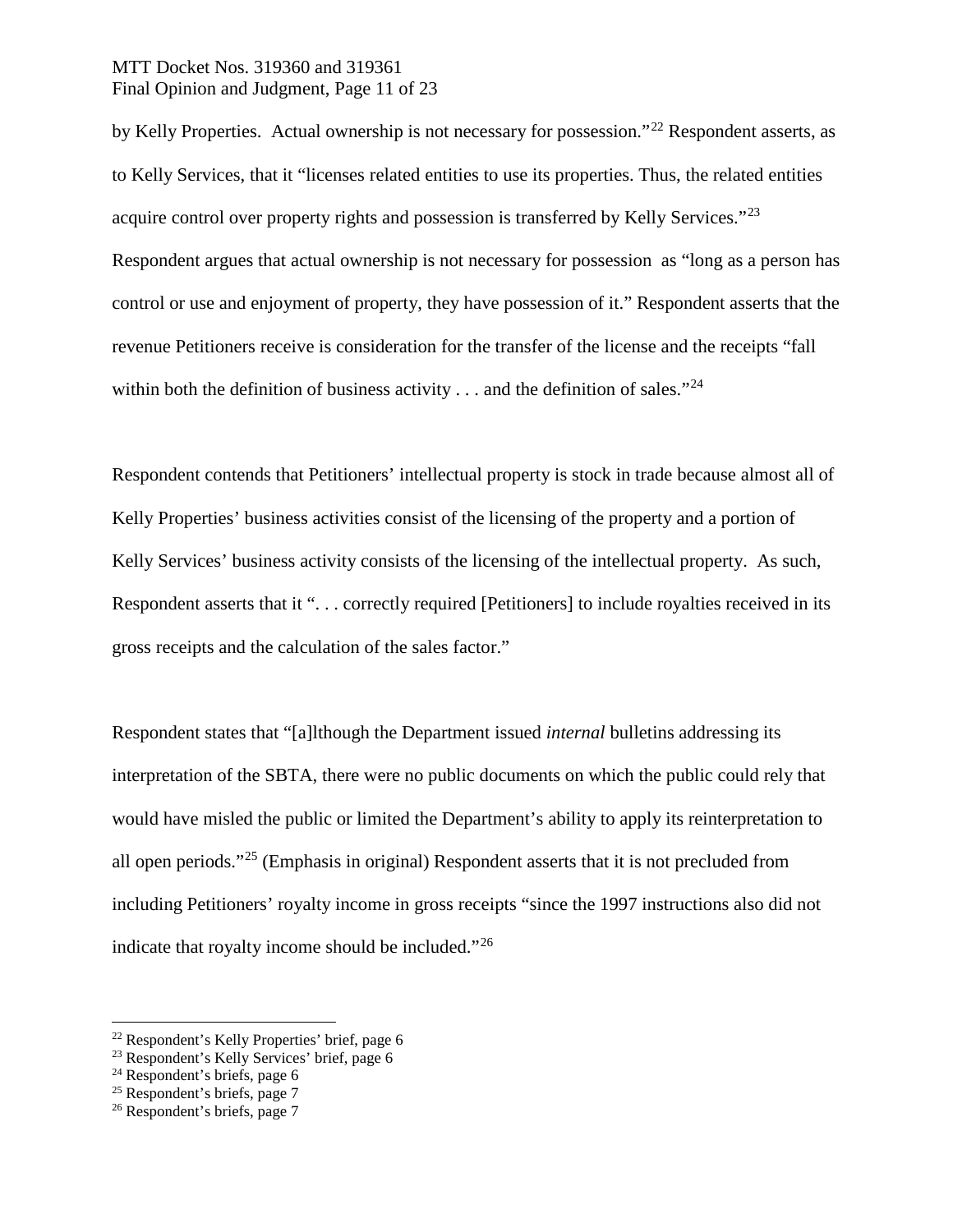## MTT Docket Nos. 319360 and 319361 Final Opinion and Judgment, Page 12 of 23

Respondent further contends that the amendment to the definition of gross receipts to exclude royalties to the single business tax act and the change in the definition of sales were retroactive but only to years that began after December 31, 2000 and thus not applicable to the tax years here at issue.

## PETITIONERS' REPLY IN OPPOSITION TO RESPONDENT'S MOTION FOR SUMMARY DISPOSITION

In response to Respondent's argument that Petitioners have elected "to pay taxes on '50% of its gross receipts' by electing to use an 'alternative tax calculation,'"[27](#page-11-0) Petitioners argue that Respondent is "incorrect" in that there is only one tax base calculated "pursuant to Chapter 3" and the "gross receipts reduction" is taken after the calculation of the adjusted tax base and apportionment factor, "and there is no tax payment on the gross receipts reduction as the Department seems to imply."<sup>[28](#page-11-1)</sup> Petitioners assert that Respondent, "in order to avoid the plain language of the statute, has concocted the irrelevant and inapplicable distinction of an 'alternative' method of calculating SBT liability. . . . There is no such 'alternative.'"[29](#page-11-2) Petitioners further stated that, "[i]f eligible, a taxpayer may, at its option, either take the gross receipts reduction . . . or a compensation reduction. . . . There is nothing gratuitous or benevolent about either procedure."[30](#page-11-3)

Petitioners argue that Respondent's argument that "because 95% of Petitioner's income ... [was] derived from royalties related to the licensing of its intangible property rights, the royalty income necessarily constitutes a 'sale' and, without offering any support for its assertion,

<span id="page-11-0"></span> <sup>27</sup> Petitioner Kelly Properties' response brief, page 1

<span id="page-11-1"></span><sup>28</sup> Petitioner Kelly Properties' response brief, page 2

<span id="page-11-2"></span><sup>29</sup> Petitioner Kelly Properties' response brief, page 2

<span id="page-11-3"></span><sup>30</sup> Petitioner Kelly Properties' response brief, page 3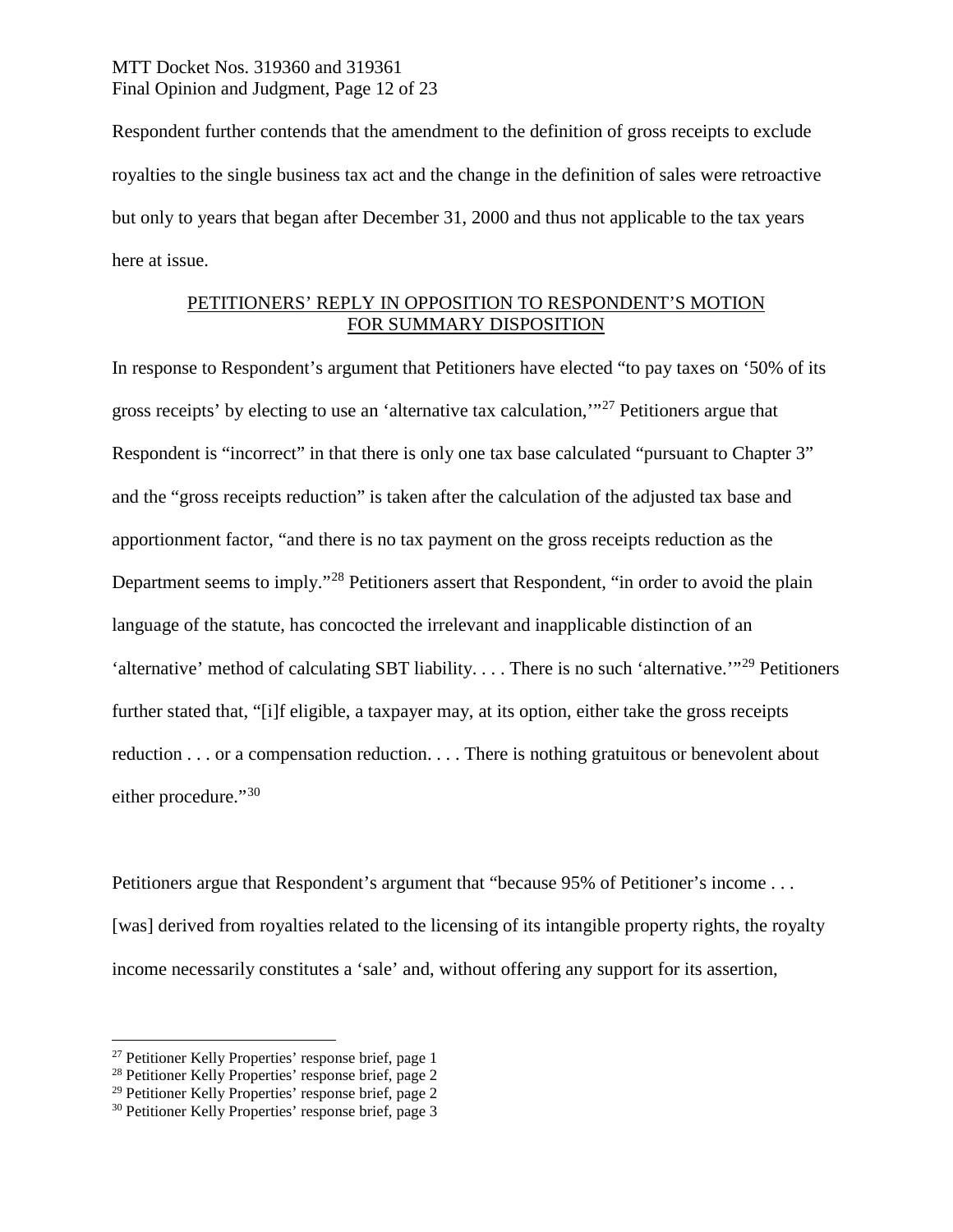## MTT Docket Nos. 319360 and 319361 Final Opinion and Judgment, Page 13 of 23

concludes that 'this is Kelly Properties' trade or business and the sales occurred in the ordinary course of business . . . [is] an unsupported assertion of fact and unfathomable leap in logic."<sup>[31](#page-12-0)</sup>

Petitioners further assert that Respondent's reliance on *USX Corp* is misplaced as *USX Corp* did not involve royalties. Petitioners state that the Court in *USX* did hold that "activities done on the taxpayer's own behalf could not be sales because the activity was not part of its line of business."[32](#page-12-1) Petitioners assert that this supports the exclusion of the royalties as "Petitioner's licensing of trademarks or trade names similarly was on its own behalf and not part of its management of assets used in the temporary staffing services business of Kelly Services and other affiliated companies."[33](#page-12-2) Petitioner contends that the royalties at issue here are not franchise royalties such that *Little Caesar Enterprises* would apply.

#### FINDINGS OF FACT

Petitioners are affiliated companies, Kelly Services and Kelly Properties. Kelly Properties manages the assets used in the business operations of Kelly Services and other affiliated companies. Kelly Services is engaged in the business of providing temporary staffing services. Kelly Properties owns and manages trademarks and trade names used solely within Kelly Services' family of entities. Kelly Properties licenses the use of the trademarks and trade names to Kelly Services. Under the license agreement between Kelly Services and Kelly Properties, Kelly Services has the right to sublicense the trademarks and trade names to its foreign affiliates. Kelly Services bundles the trademarks and trade names with certain know-how and business techniques specific to the temporary staffing business and licenses these to its foreign

<span id="page-12-0"></span> <sup>31</sup> Petitioner Kelly Properties' response brief, page 4-5

<span id="page-12-1"></span><sup>32</sup> Petitioner Kelly Properties' response brief, page 7

<span id="page-12-2"></span><sup>33</sup> Petitioner Kelly Properties' response brief, page 8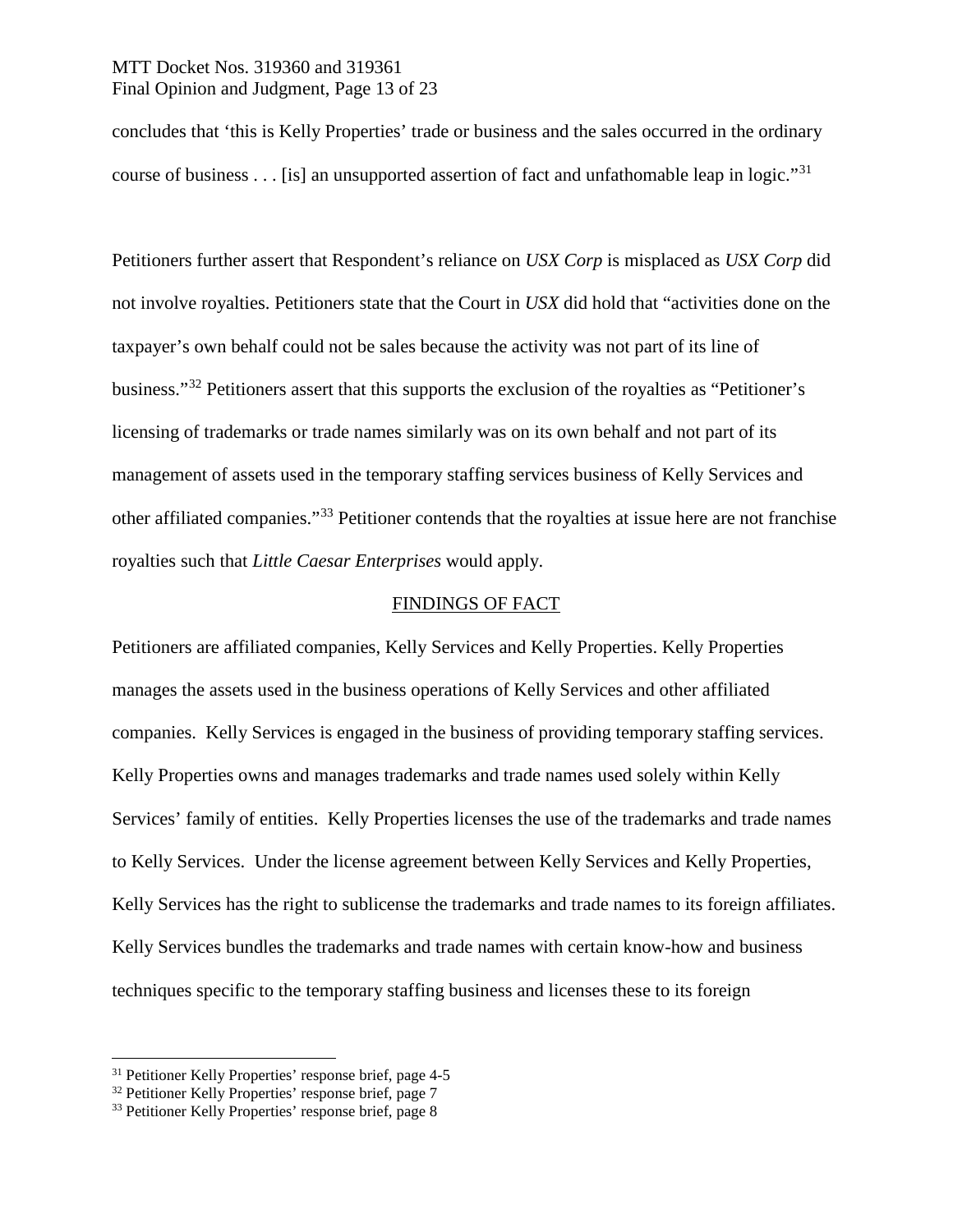## MTT Docket Nos. 319360 and 319361 Final Opinion and Judgment, Page 14 of 23

subsidiaries. The foreign subsidiaries pay royalties to Kelly Services for the use of the trademarks, trade names, and know-how.

For the years at issue, Kelly Services excluded the royalty income received from its foreign subsidiaries from the calculation of the sales factor for apportionment purposes under MCL 208.51 and from the calculation of gross receipts under MCL 208.7(3). For the 1997 tax year, Kelly Properties excluded royalty payments from gross receipts and utilized the gross receipts reduction in calculating its single business tax liability for that year.

The assessment of Kelly Properties is based on Respondent's determination that Kelly Properties is not eligible for a gross receipts reduction for the 1997 tax year and that royalty income attributed to Kelly Properties should be included by Kelly Properties in its calculation of gross receipts for the tax years at issue. The assessment of Kelly Services is based on Respondent's determination that royalty income attributed to Kelly Services should be included by Kelly Services' in its calculation of the sales factor and included in gross receipts.

#### STANDARD OF REVIEW UNDER MCR 2.116(C)(10)

A motion for summary disposition under MCR 2.116(C)(10) tests the factual support for a claim and must identify those issues regarding which the moving party asserts there is no genuine issue of material fact. Under subsection  $(C)(10)$ , a motion for summary disposition will be granted if the documentary evidence demonstrates that there is no genuine issue of material fact, and the moving party is entitled to judgment as a matter of law. *Smith v Globe Life Insurance*, 460 Mich 446, 454-455; 597 NW2d 28 (1999). In the event, however, it is determined that an asserted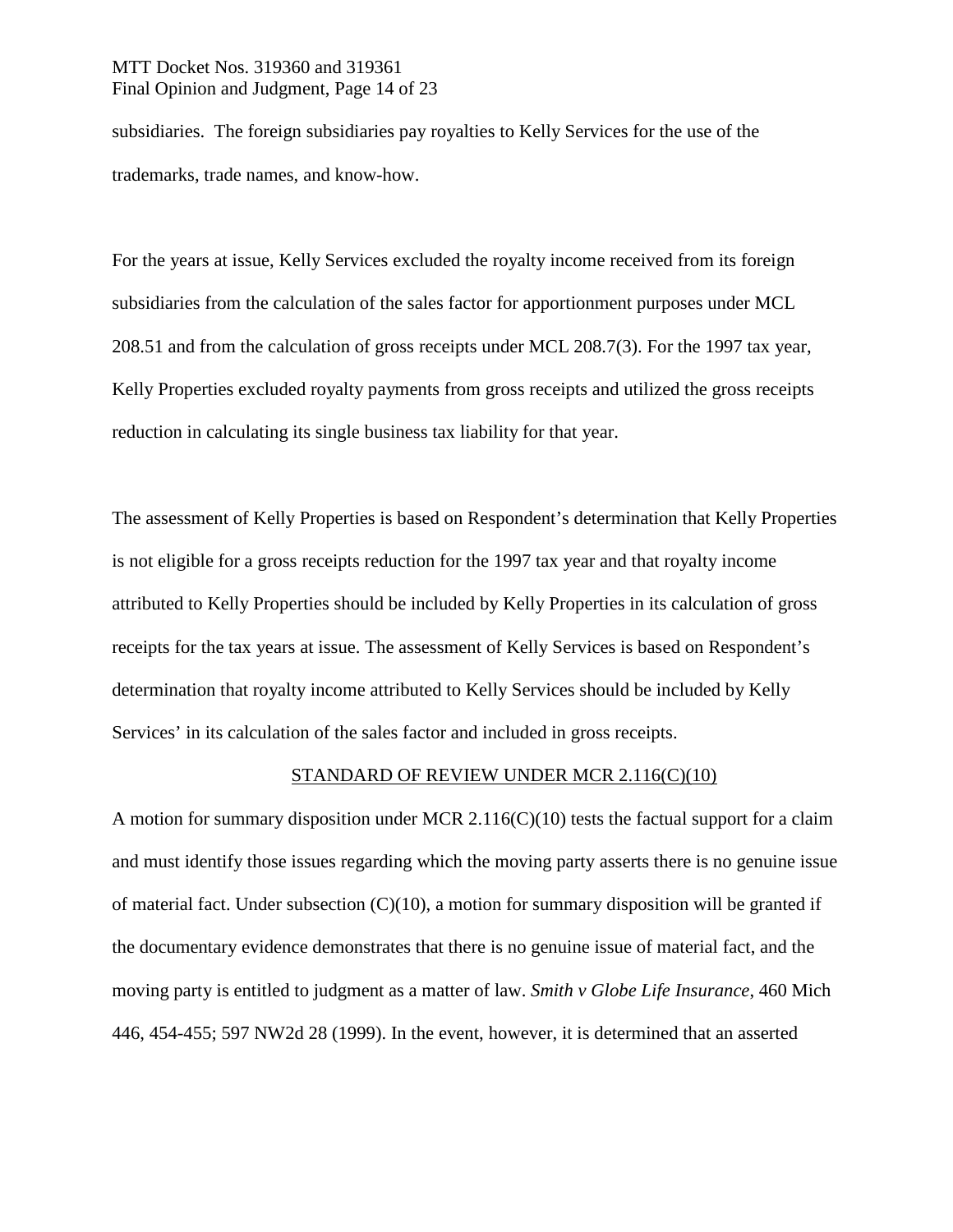## MTT Docket Nos. 319360 and 319361 Final Opinion and Judgment, Page 15 of 23

claim can be supported by evidence at trial, a motion under subsection  $(C)(10)$  will be denied.

*Arbelius v Poletti*, 188 Mich App 14; 469 NW2d 436 (1991).

In *Quinto v Cross & Peters Co,* 451 Mich 358, 362-63; 547 NW2d 314 (1996), the Michigan

Supreme Court set forth the following standards for reviewing motions for summary disposition

brought under MCR 2.116(C)(10):

In reviewing a motion for summary disposition under MCR  $2.116(C)(10)$ , the trial court considers affidavits, pleadings, depositions, admissions and documentary evidence filed by the parties, MCR 2.116( $G(5)$ , in the light most favorable to the party opposing the motion. A trial court may grant a motion for summary disposition under MCR 2.116( $C(10)$ ) if affidavits or other documentary evidence show there is no genuine issue in respect to any material fact and the moving party is entitled to judgment as a matter of law. MCR  $2.116(C)(10)$ ,  $(G)(4)$ .

The Michigan Supreme Court has established that a court must consider affidavits, pleadings, depositions, admissions, and documentary evidence filed by the parties in the light most favorable to the non-moving party. *Quinto v Cross & Peters Co*, 451 Mich 358, 362-63; 547 NW2d 314 (1996) (citing MCR 2.116(G)(5)). The moving party bears the initial burden of supporting his position by presenting his documentary evidence for the court to consider. *Neubacher v Globe Furniture Rentals*, 205 Mich App 418, 420; 522 NW2d 335 (1994). The burden then shifts to the opposing party to establish that a genuine issue of disputed fact exists. *Id*. Where the burden of proof at trial on a dispositive issue rests on a nonmoving party, the nonmoving party may not rely on mere allegations or denials in pleadings, but must go beyond the pleadings to set forth specific facts showing that a genuine issue of material fact exists. *McCart v J Walter Thompson*, 437 Mich 109, 115; 469 NW2d 284 (1991). If the opposing party fails to present documentary evidence establishing the existence of a material factual dispute, the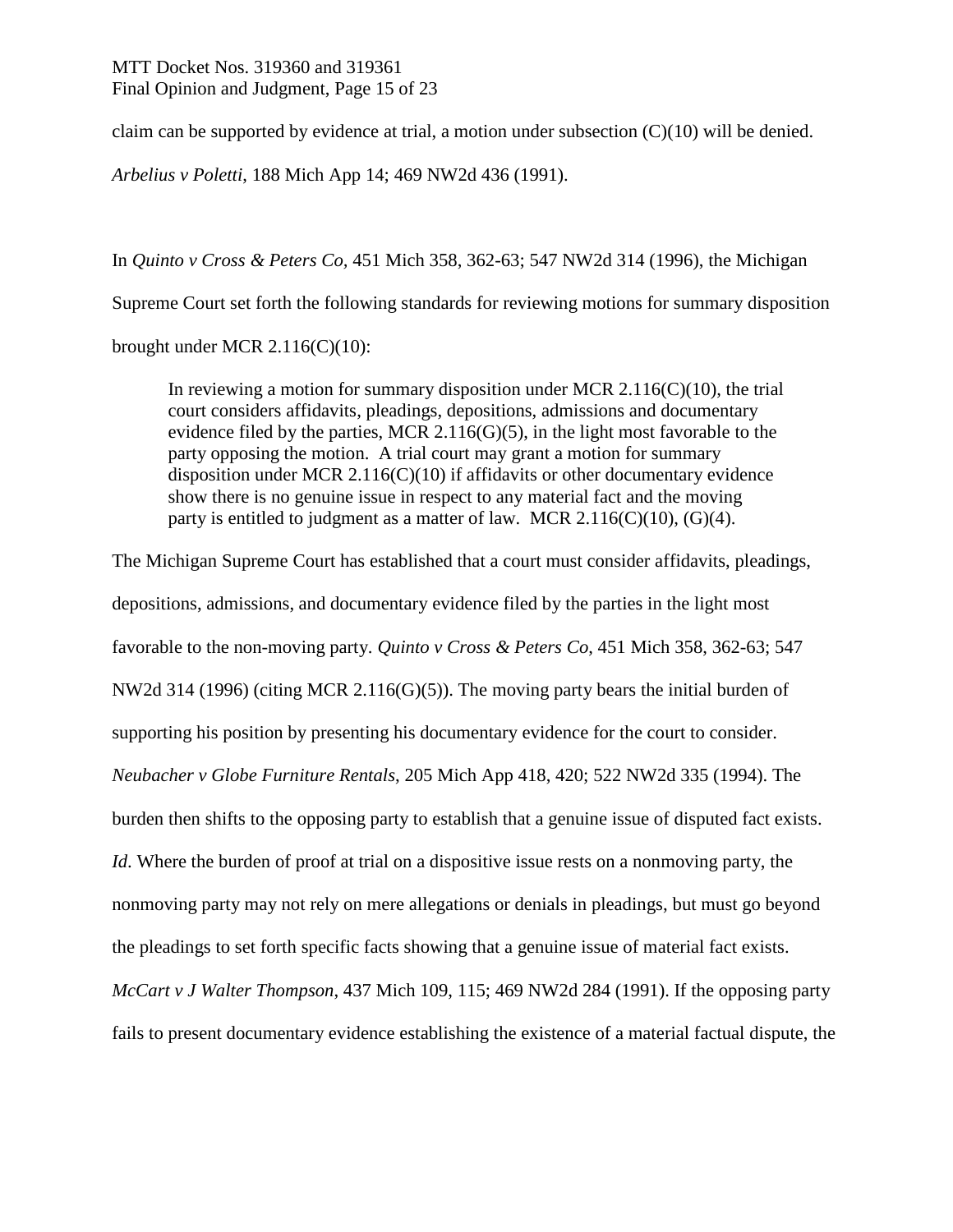## MTT Docket Nos. 319360 and 319361 Final Opinion and Judgment, Page 16 of 23

motion is properly granted. *McCormic v Auto Club Ins Ass'n*, 202 Mich App 233, 237; 507 NW2d 741 (1992).

## CONCLUSIONS OF LAW

The single business tax act does not define the term royalty, although definitions and explanations are provided for certain specific types of royalties and franchise fees.<sup>[34](#page-15-0)</sup> The single business tax act does provide that "[a] term used in this act and not defined differently shall have the same meaning as when used in comparable context in the laws of the United States relating to federal income taxes in effect for the tax year unless a different meaning is clearly required."[35](#page-15-1)

The Michigan Supreme Court discussed the definition of royalties in the context of the single business tax act in several cases. In *Zenith Data Systems Corp* and *Health Co, Inc v Department of Treasury,* 218 Mich App 742; 555 NW2d 264 (1966), the Court of Appeals held that there was no definition of royalty in the federal tax law used in a directly comparable context to the single business tax act.[36](#page-15-2) *Mobil Oil Corp*, *supra* at 484; and *Town & Country Dodge*, *supra* at 239-240. The Supreme Court in *Mobil Oil Corp*, looked to extrinsic sources, including dictionaries, to help discern the meaning of the term royalties as used in the single business tax act.<sup>[37](#page-15-3)</sup> Further, the Courts<sup>[38](#page-15-4)</sup> are clear that the key characteristics of a royalty is that, "(1) it is a payment, (2) in the form of either a product itself or proceeds from the sale of the product, and (3) made in consideration of the use of the property."

<span id="page-15-0"></span> $34$  MCL 208.9(4)(g) and MCL 208.9(7)(c)

<span id="page-15-1"></span><sup>35</sup> MCL 208.2(2)

<span id="page-15-2"></span><sup>36</sup> See also *Mobil Oil, supra* at 484; and *Town & Country Dodge*

<span id="page-15-3"></span> $37$  See page 3

<span id="page-15-4"></span><sup>38</sup> *Michigan United Conservation Clubs v Department of Treasury*, 239 Mich App 70, 79; 608 NW2d 141 (1999)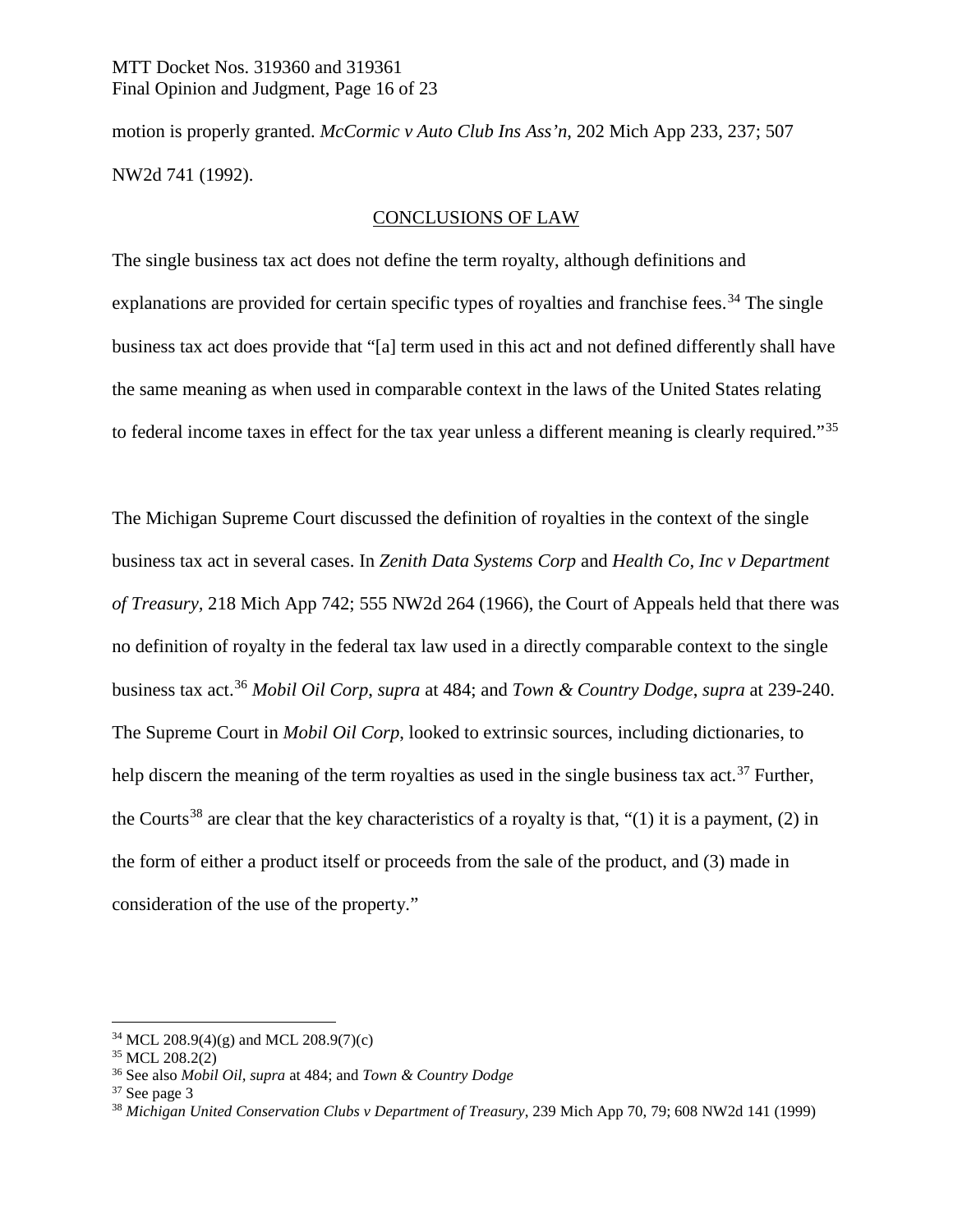## MTT Docket Nos. 319360 and 319361 Final Opinion and Judgment, Page 17 of 23

The receipts involved in this matter are royalties. They easily fit within the definitions used by the Court in *Mobil Oil*. The income is "compensation or portion of the proceeds paid to the owner of a right<sup>"[39](#page-16-0)</sup> and "compensation for the use of property, usually copyrighted material  $\dots$  a share of product or profit reserved by owner for permitting another to use the property."<sup>[40](#page-16-1)</sup> Specifically, the payments received are proceeds from the licensing to affiliated companies of Kelly Properties and Kelly Services' trade names and trademarks. Further, the income is in consideration of the use of the companies' brand name and trademarks. Respondent does not contest that the income involved are royalties. Respondent refers to the income as royalties or royalty receipts. However, Respondent asserts that the royalties arise from sales and, as such, are includable in Petitioners' gross receipts and sales factors. [41](#page-16-2)

Section 7(1) of the single business tax act, in effect for the tax year at issue, defined sales as:

[T]he gross receipts arising from a transaction or transactions in which gross receipts constitute consideration: (a) for the transfer of title to, or possession of, property that is stock in trade or other property of a kind which would properly be included in the inventory of the taxpayer if on hand at the close of the tax period or property held by the taxpayer primarily for sale to customers in the ordinary course of its trade or business, or (b) for the performance of services, which constitute business activities other than those included in (a), or from any combination of (a) or (b).

The Court of Appeals in *PM One Ltd v Department of Treasury*, 240 Mich App 255, 261; 611 NW2d 318 (2000), set out the appropriate way to analyze what constitutes sales.<sup>[42](#page-16-3)</sup> The Court of Appeals in *Detroit Lions, Inc v Department of Treasury*, 157 Mich App 207, 217; 403 NW2d 812 (1986), stated that ". . . in order to constitute a sale, absolute ownership over the subject of

<span id="page-16-0"></span> <sup>39</sup> *The Random House Dictionary* (rev ed), p 1150

<span id="page-16-1"></span><sup>&</sup>lt;sup>40</sup> Black's Law Dictionary ( $5<sup>th</sup>$  ed), page 1195

<span id="page-16-2"></span><sup>&</sup>lt;sup>41</sup> Only Kelly Services' petition alleges there is an issue as to whether royalties must be excluded from the calculation of the numerator and the denominator of the sales factor. Petitioners' petition, p 11.

<span id="page-16-3"></span><sup>42</sup> See page 4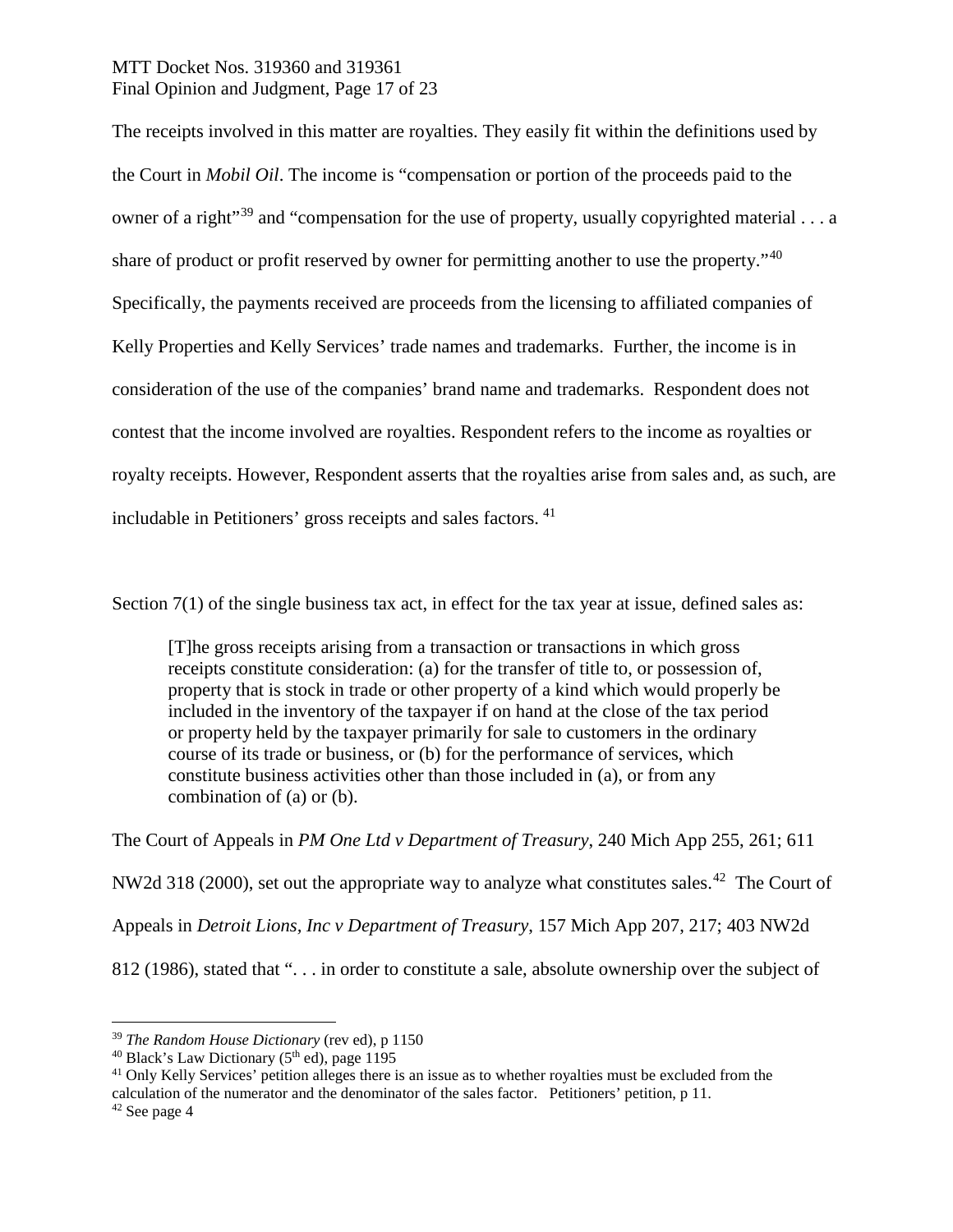## MTT Docket Nos. 319360 and 319361 Final Opinion and Judgment, Page 18 of 23

the transaction must be passed." (citing *Central Discount Co v Department of Revenue*, 355 Mich 463, 467; 94 NW2d 805 (1959)). In *Detroit Lions,* a licensing agreement was set up between television networks and the football team in regard to live sports broadcast rights. The Court determined the payments were royalties and not includable in the tax base because the licensing arrangement that produced the royalties resulted in rights being retained by Petitioner that was inconsistent with a sale. *Id.* at 218-219.

In applying the *PM One Ltd* analysis, the Tribunal must determine if all the criteria have been met. The "gross receipts" must have arisen from a "transaction" in which the gross receipts constituted "consideration" for one of the specifically enumerated actions. Respondent asserts that based on its determination that "95% of Kelly Properties' income was royalties from the licensing of its intangible property rights. . . .clearly this is Kelly Properties' trade or business and the sales occurred in the ordinary course of its trade of business."[43](#page-17-0) However, Respondent offers no support for this conclusion or any testimony that contradicts the affidavit of Michael F. Orsini to the contrary. Petitioners have provided support for their position that this was not Petitioners' primary business. Respondent must do more than boldly state its disagreement with Petitioners' position to carry its burden.

The Tribunal is unconvinced by Respondent's argument that Petitioners transferred possession of the "property." Kelly Properties retains ownership of the trademarks and trade names at all times.<sup>44</sup> Regardless of how many times Kelly Services was allowed to use those trademarks and trade names, Kelly Services did not control the use of the trademarks or trade names beyond so

<span id="page-17-0"></span> <sup>43</sup> Respondent's brief, page 5

<span id="page-17-1"></span><sup>&</sup>lt;sup>44</sup> Affidavit of Michael F Orsini, paragraph 12, page 2.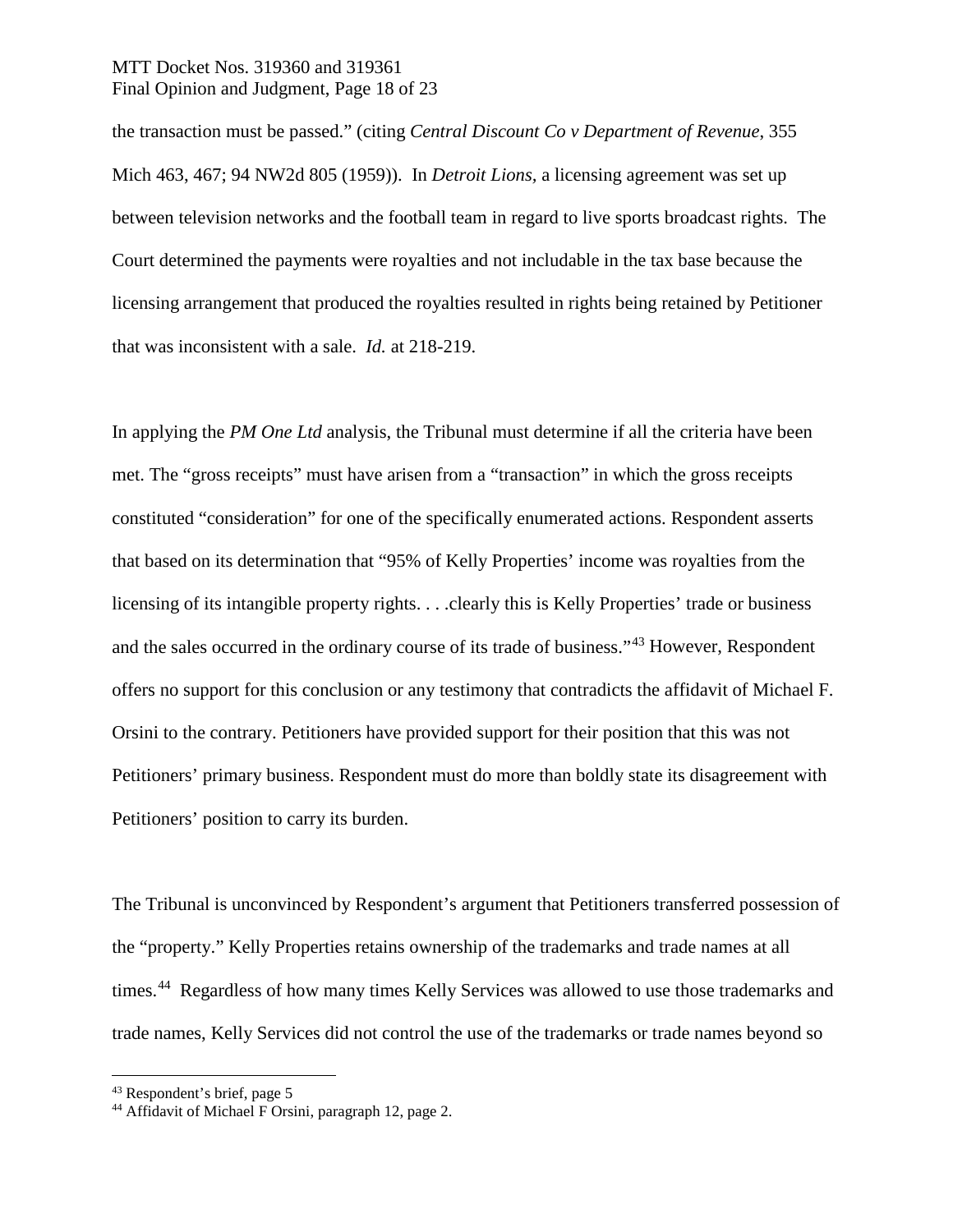## MTT Docket Nos. 319360 and 319361 Final Opinion and Judgment, Page 19 of 23

as to impact in any way the property rights of Kelly Properties. Kelly Properties remained the owner of that property and could further allow the use or not, at its discretion. Kelly Properties gave up no property rights by allowing Kelly Services to use the trademarks and trade names. And further, if Kelly Services was allowed to sublicense the trademarks and trade names, Kelly Properties still retained full ownership rights to that property. And, whether used by Kelly Properties, Kelly Services, or other affiliated companies, the trademarks and trade names were used solely within the Kelly Services' family of entities. The licensees, Kelly Services and its foreign affiliates, merely compensate the licensor for use of the intangible property. This falls squarely within the Court of Appeals conclusion that a royalty is a payment received for the use of property. *Mourad Bros, supra* at 796 (citing *Mobil, supra* at 485).

Respondent argues that Petitioners' royalty receipts fall within the Court's definition of sales in *PM One Ltd* and relies on the rule from the *USX Corp* case<sup>[45](#page-18-0)</sup> to support its conclusion that licensing its intangible property rights is part of Petitioners' trade or business and therefore occurred in the ordinary course of its trade or business. Respondent extends its argument by asserting that the trademarks and trade names are stock in trade or property of a kind that would be properly included in the inventory. Further, Respondent argues that it is not required that title to property transfer or the property be tangible or real and that possession of Petitioners' trade names and trademarks transfers to the licensee when used making the royalty income gross receipts. The Tribunal finds that Petitioners' intangible trademarks and trade names are not held as inventory or other property primarily for sale to customers.<sup>[46](#page-18-1)</sup> The Tribunal finds that, contrary

<span id="page-18-0"></span> <sup>45</sup> "*USX* held that receipts from securities sold by the taxpayer were properly excluded from gross receipts where the purchases and sales were not part of the taxpayer's line of business but were on its own account." Respondent's Brief in Opposition to Plaintiff's Motion for Summary Disposition at page 5.

<span id="page-18-1"></span><sup>46</sup> Affidavit of Michael F Orsini, paragraph 13, page 2.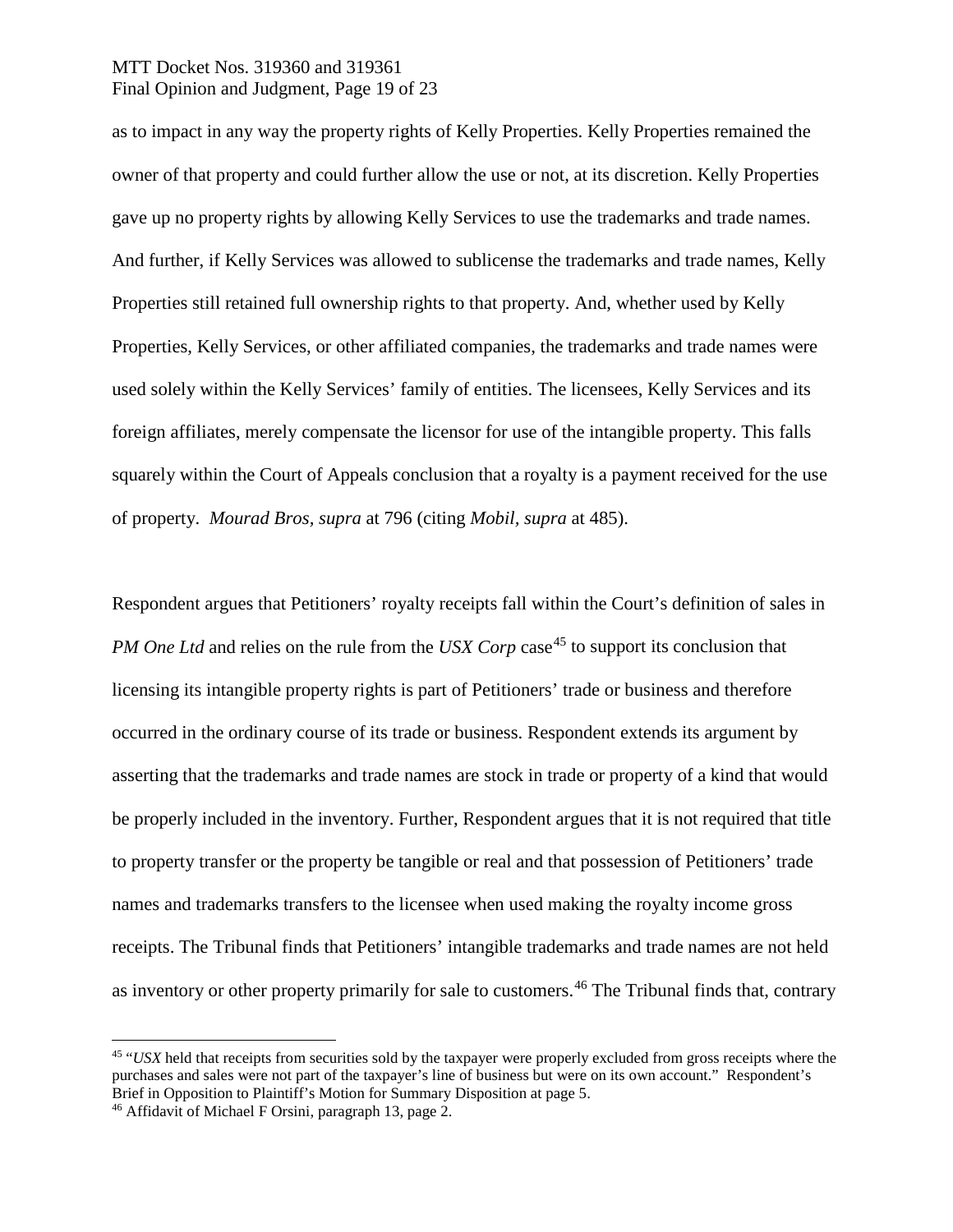## MTT Docket Nos. 319360 and 319361 Final Opinion and Judgment, Page 20 of 23

to Respondent's argument, Michigan's case law holds that royalties and sales are mutually exclusive. Petitioners are not in the business of selling their intangible rights but rather Petitioner Kelly Properties is in the business of managing the buildings, investments, trademarks, and trade names on behalf of the affiliated companies and does not involve the sale of trademarks or trade names to unrelated third parties of staffing of temporary services for its customers' businesses $47$ and Petitioner Kelly Services is in the business of temporary staffing services.<sup>[48](#page-19-1)</sup>

Notwithstanding the above, the Tribunal finds that, based on the facts and evidence presented, the trademarks and trade names were not "stock or trade" and were not held in inventory for sale to customers. Nor did Respondent offer any plausible analysis to support a finding that the use of the trademarks was the "performance of services."

The Tribunal does not find that Petitioners' argument related to a passage from *Multistate Taxpayers Under the Single Business Tax Act* provides precedential or reliable support for its position. Further, Petitioners' reliance on an internal memorandum is flawed. In *Kmart Michigan Property Services, LLC v Department of Treasury*, 283 Mich App 647; 770 NW2d 915 (2009), lv den 485 Mich 898, the Court found that ". . . the Department of Treasury may periodically issue bulletins which index and explain current department interpretations of current state tax laws. A bulletin issued by the Department of Treasury does not have the force of law. Although not legally binding, an administrative bulletin reflects the interpretation of tax statutes given by the agency charged with their enforcement, and is entitled to respectful

<span id="page-19-0"></span> <sup>47</sup> Affidavit of Michael F Orsini, paragraph 15, page 2.

<span id="page-19-1"></span><sup>48</sup> Affidavit of Michael F Orsini, paragraph 14, page 2.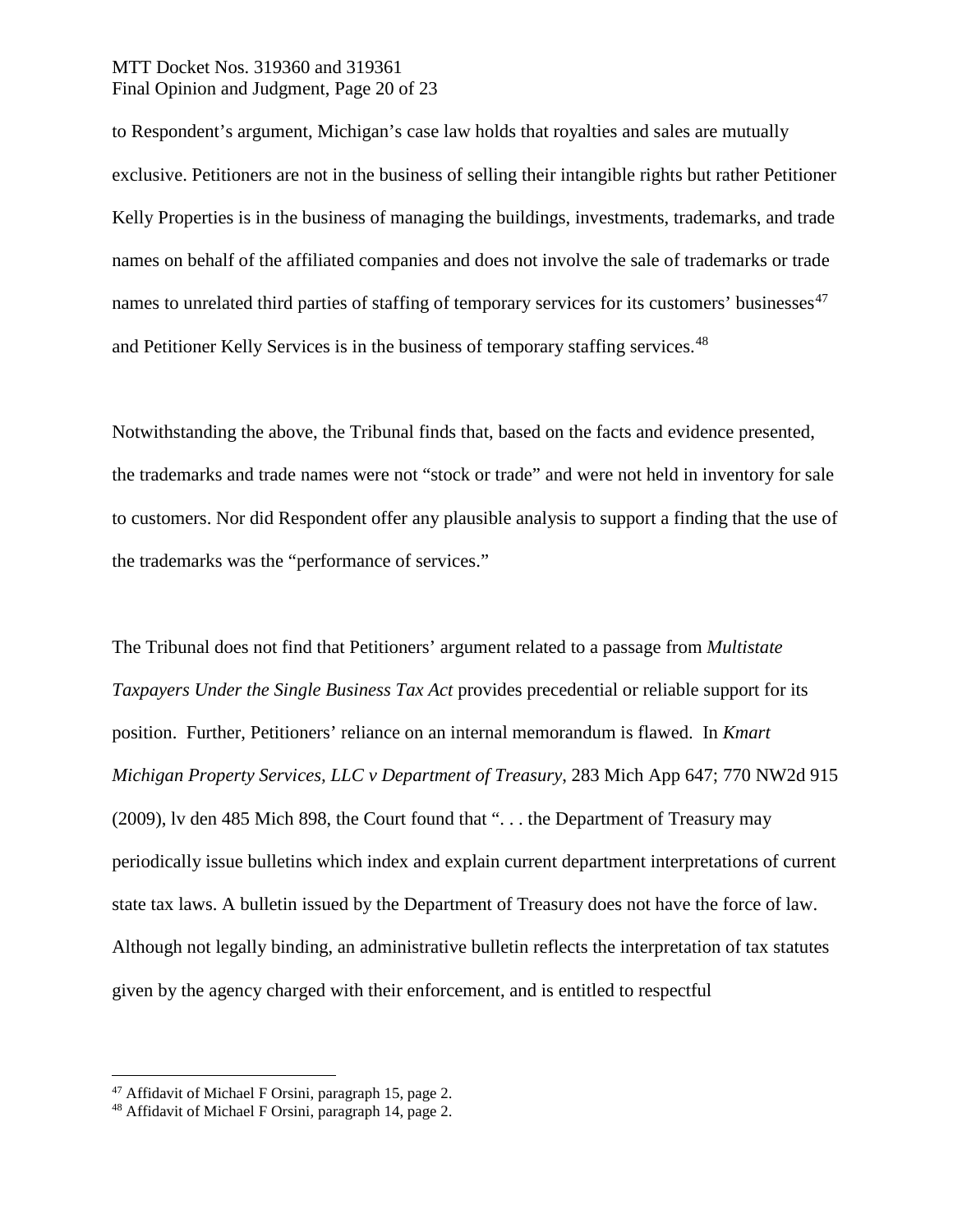## MTT Docket Nos. 319360 and 319361 Final Opinion and Judgment, Page 21 of 23

consideration."[49](#page-20-0) Here, Petitioners ask the Tribunal to rely on an internal memorandum, not a revenue bulletin which is a public document, which is afforded even less deference. Petitioners also offer Proposed Rule 208.11, which specifically excluded royalties from the definition of gross receipts, in support of it position. Proposed rules are not legally binding nor precedential such that the Tribunal should rely on them.

Petitioners argue that royalties, because they are not sales, are not included in gross receipts for the tax years at issue. Section 7 of the single business tax act, as in effect for the tax years at issue, defined the term "gross receipts" as follows:

(3) "Gross receipts" means the sum of sales, as defined in subsection (1) and rental or lease receipts. Gross receipts does not include the amounts received in an agency or other representative capacity, solely on behalf of another or others but not including amounts received by persons having the power or authority to expend or otherwise appropriate such amounts in payment for or in consideration of sales or services made or rendered by themselves or by others acting under their direction and control or by such fiduciaries as guardians, executors, administrators, receivers, conservators, or trustees other than trustees of taxes received or collected from others under direction of the laws of the federal government or of any state or local governments.

The Court of Appeals in *PM One Ltd* held that the definitions of sales and gross receipts are circular stating, ". . . given this somewhat circular definition, what constitutes gross receipts depends largely on the meaning of 'sales' in the SBTA." The Tribunal has concluded that the royalty income at issue is not sales. The second prong of the definition of the gross receipts would include rental or lease receipts. The Court of Appeals has held that "... [certain]

<span id="page-20-0"></span> $49$  The legislature enacted MCL 205.6a which revised this rule. The statute states that, "[a] taxpayer may rely on a bulletin or letter ruling issued by the department after September 30, 2006 and shall not be penalized for that reliance until the bulletin or letter ruling is revoked in writing. However, that reliance by the taxpayer is limited to issues addressed in the bulletin or letter ruling for tax periods up to the effective date of an amendment to the law upon which the bulletin or letter ruling is based or for tax periods up to the date of a final order of a court of competent jurisdiction for which all rights of appeal have been exhausted or have expired that overrules or modifies the law upon which the bulletin or letter ruling is based." This amendment was not in effect for the tax years at issue.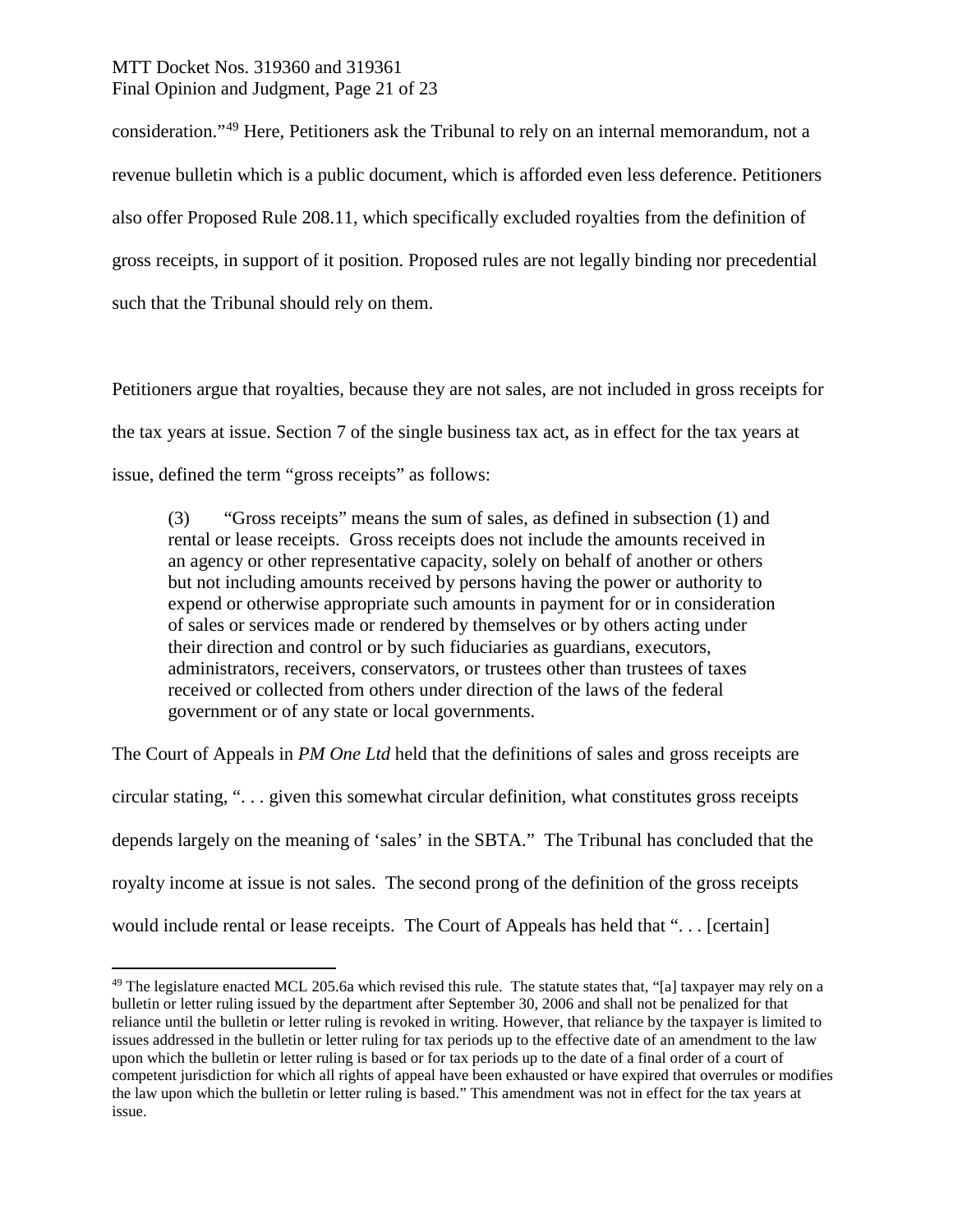## MTT Docket Nos. 319360 and 319361 Final Opinion and Judgment, Page 22 of 23

payments were properly characterized as royalties, not rent, and the language of the decisions indicates the two categories are mutually exclusive." See *Field Enterprises* and *Columbia Associates, supra*. The Tribunal previously determined that the income at issue are royalties. Applying the holdings in *Field* and *Columbia*, the Tribunal finds that the relevant income cannot be royalties and rents. The royalty income is rental or lease receipts and is therefore not gross receipts.

Petitioner, Kelly Services, argues that Respondent included intercompany transfers in the gross receipts and sales factors. Kelly Services alleges that Respondent sent Kelly Services several letters advising it that the intercompany transactions are eliminated from gross receipts and sales factor apportionment when filing a consolidated SBT tax return.<sup>[50](#page-21-0)</sup> See also section 77 of the single business tax act. Respondent does not contest Petitioners' assertion that the intercompany transactions were "inadvertently included in the 2000 assessment,"[51](#page-21-1) and stated that "those should be removed."<sup>[52](#page-21-2)</sup>

The Tribunal finds that there is no genuine issue as to any material fact and that, as such, summary disposition is appropriate in this matter. Further, the Tribunal has considered the affidavits, pleadings, depositions, admissions, testimony, and documentary evidence filed by the parties, MCR 2.116(G)(5), and in the light most favorable to the party opposing the motion, finds that Petitioners' Motions for Summary Disposition should be granted.

More specifically, as to Kelly Properties, the Tribunal finds that,

<span id="page-21-0"></span> <sup>50</sup> Exhibits 5 and 14.

<span id="page-21-1"></span><sup>51</sup> Transcript page 30, ll 17-18

<span id="page-21-2"></span><sup>52</sup> Transcript page 30, ll 18-19